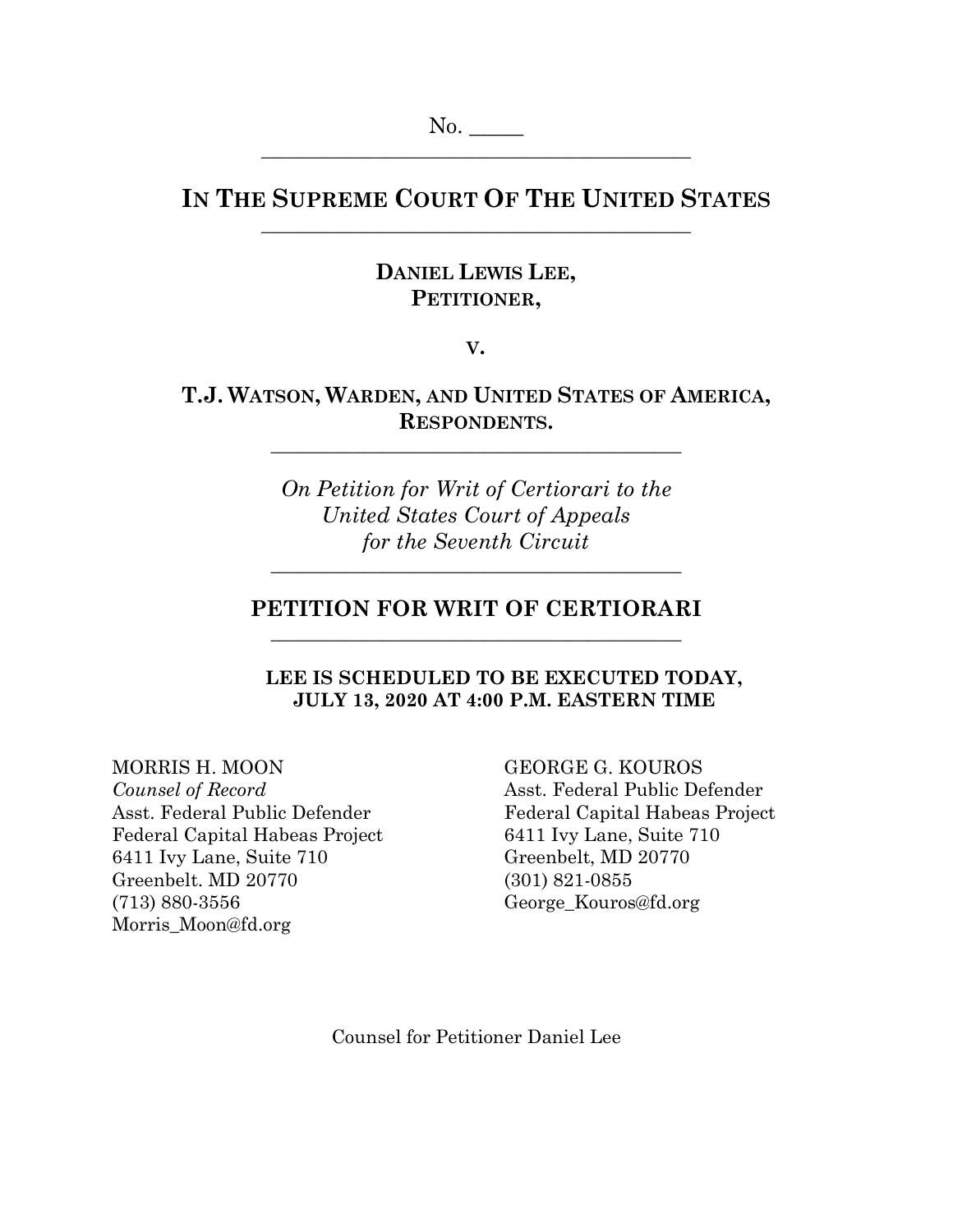# **CAPITAL CASE**

## QUESTIONS PRESENTED:

- 1. The savings clause of 28 U.S.C. § 2255(e) provides a residual habeas forum for federal inmates in cases in which a § 2255 motion is "inadequate or ineffective to test the legality of . . . [their] detention." Did the court of appeals below err in holding that this "savings clause" is unavailable where the circuit having § 2255 venue imposes a categorical structural bar on federal inmates seeking redress for a meritorious Sixth Amendment violation?
- 2. Whether a defendant advancing a *Brady* claim due to the prosecution's long concealment of evidence deemed material must also demonstrate that he or she could not have uncovered some part of the suppressed evidence through the exercise of due diligence?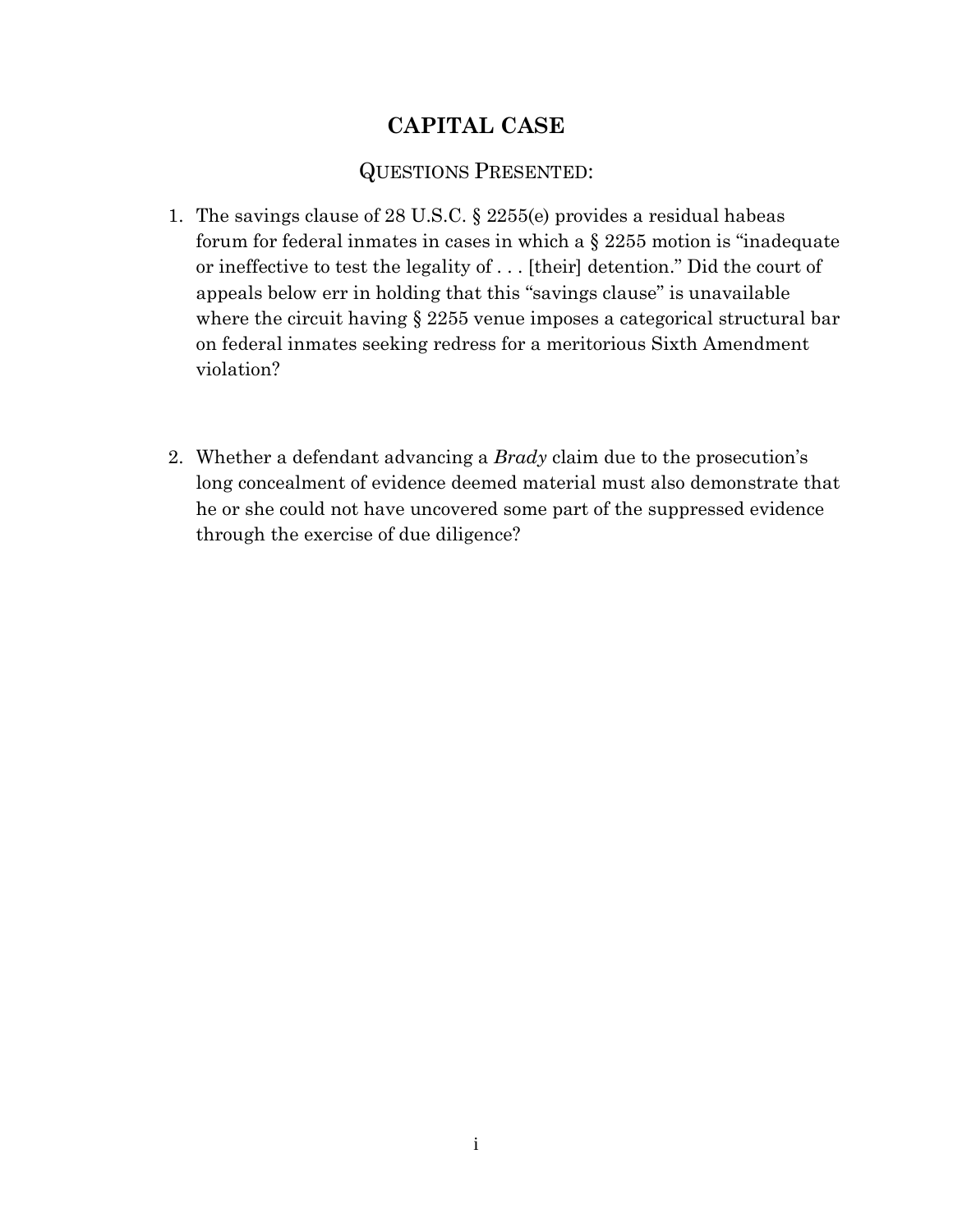# **TABLE OF CONTENTS**

| $\mathbf{I}$ .<br>THIS COURT SHOULD GRANT CERTIORARI TO PROVIDE<br>LOWER COURTS NEEDED GUIDANCE AS TO THE SCOPE                                                                                                                                                                                                                                                                                                                                                                                                                                                                                       |
|-------------------------------------------------------------------------------------------------------------------------------------------------------------------------------------------------------------------------------------------------------------------------------------------------------------------------------------------------------------------------------------------------------------------------------------------------------------------------------------------------------------------------------------------------------------------------------------------------------|
| THIS COURT SHOULD GRANT CERTIORARI TO REVIEW THE<br>II.<br>SEVENTH CIRCUIT'S HOLDING ALLOWING LEE'S EXECUTION<br>DESPITE A CLEARLY UNCONSTITUTIONAL<br>DEATH SENTENCE AND THE ABSENCE OF ANY MECHANISM                                                                                                                                                                                                                                                                                                                                                                                                |
| III.<br>THIS COURT SHOULD GRANT CERTIORARI TO REVIEW<br>WHETHER THE SEVENTH CIRCUIT WAS CORRECT TO APPLY<br>A "DUE DILIGENCE" TEST TO LEE'S BRADY CLAIM, A QUESTION<br>A. A defendant may rely on the government's assurance that<br>B. The courts of appeals are divided on whether Brady claims<br>may be rejected for failure to exercise due diligence24<br>1. Seven circuits follow <i>Banks</i> in rejecting a due diligence rule<br>2. Five courts of appeals recognize a due diligence exception to<br>25<br>C. The due diligence question is a recurring and significant one that<br>$.26\,$ |
| $\text{CONCLUSION}.\textcolor{red}{\textbf{126}} \text{136}$                                                                                                                                                                                                                                                                                                                                                                                                                                                                                                                                          |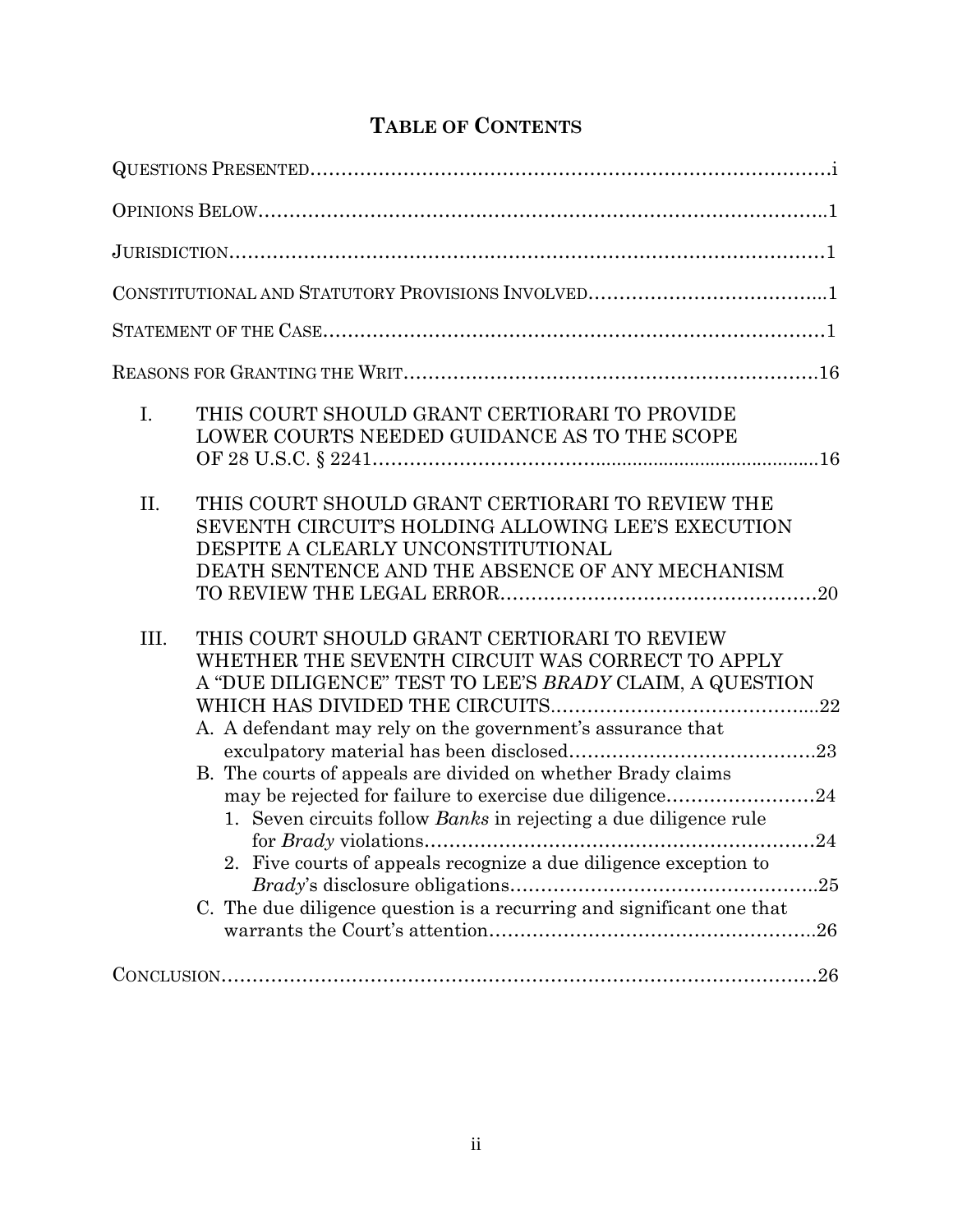# **TABLE OF AUTHORITIES**

| <b>CASES</b>                                                                 |  |
|------------------------------------------------------------------------------|--|
|                                                                              |  |
|                                                                              |  |
|                                                                              |  |
|                                                                              |  |
|                                                                              |  |
|                                                                              |  |
| Dennis v. Sec'y, Pa. Dep't of Corr., 834 F.3d 263 (3d Cir. 2016) (en banc)24 |  |
|                                                                              |  |
|                                                                              |  |
|                                                                              |  |
|                                                                              |  |
|                                                                              |  |
|                                                                              |  |
|                                                                              |  |
|                                                                              |  |
| Lee v. T.J. Watson, Warden, et al., _ F.3d __, 2020 WL 3888196               |  |
|                                                                              |  |
|                                                                              |  |
|                                                                              |  |
|                                                                              |  |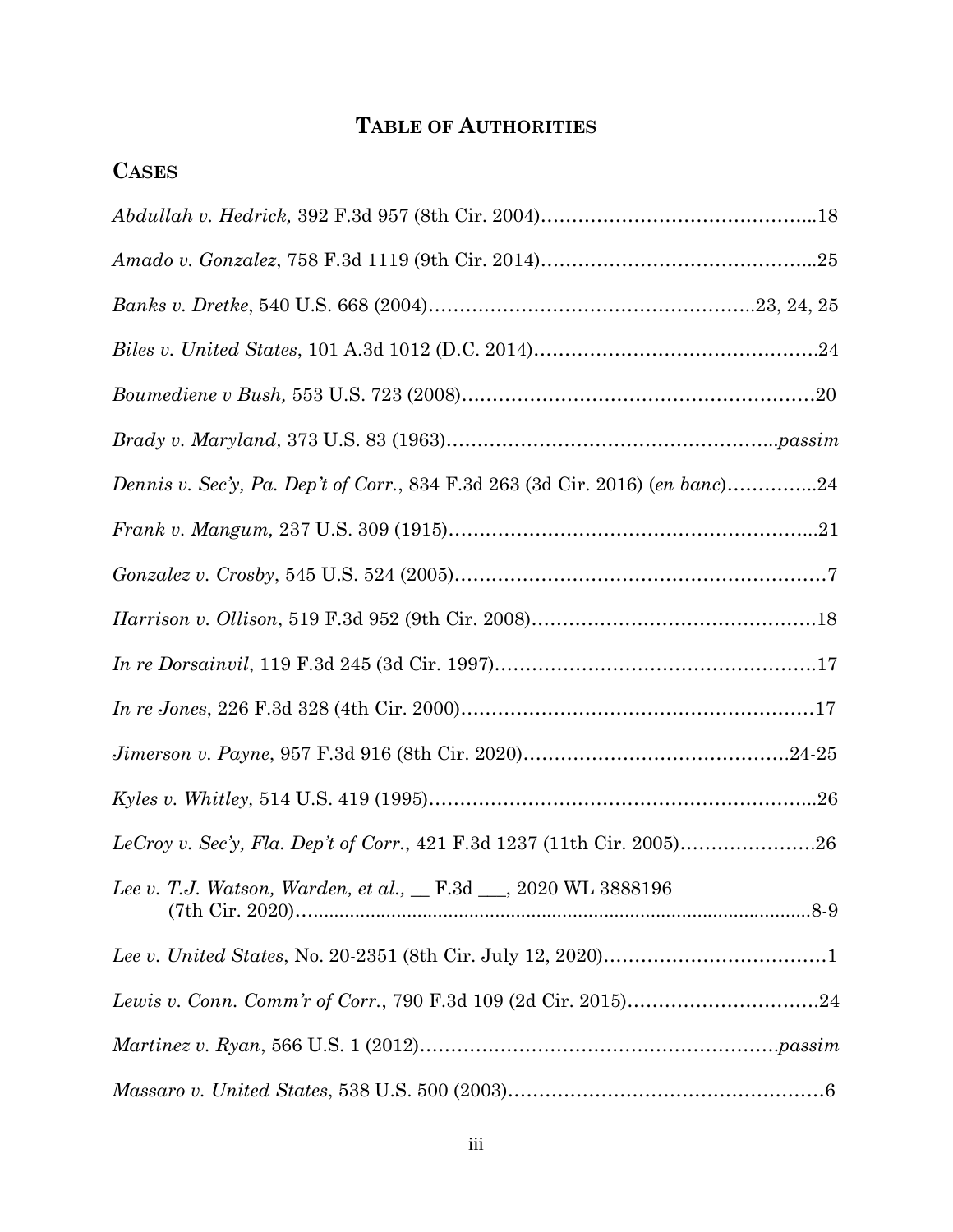| <i>Purkey v. United States, No. 19-3318, 2020 WL 3603779</i>    |  |
|-----------------------------------------------------------------|--|
| Reyes-Requena v. United States, 243 F.3d 893 (5th Cir. 2001)17  |  |
|                                                                 |  |
|                                                                 |  |
|                                                                 |  |
|                                                                 |  |
|                                                                 |  |
|                                                                 |  |
|                                                                 |  |
|                                                                 |  |
| United States v. Lee, No. 4:97-cr-243, 2008 WL 4079315          |  |
| $United\ States\ v.\ Lee,\ 792\ F.3d\ 1021\ (8th\ Cir.\ 2015)7$ |  |
|                                                                 |  |
|                                                                 |  |
|                                                                 |  |
|                                                                 |  |
|                                                                 |  |
|                                                                 |  |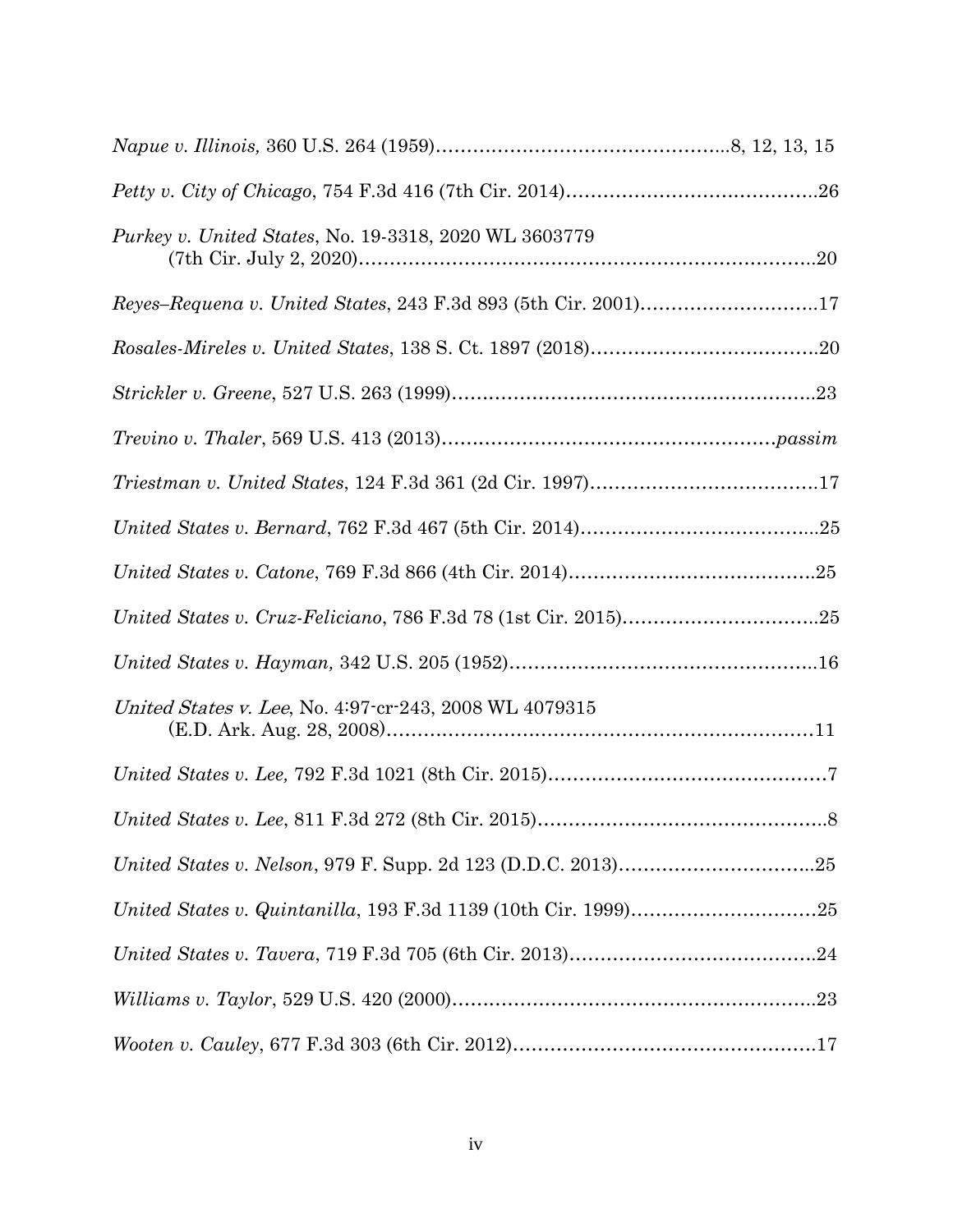# **CONSTITUTIONAL PROVISIONS**

# **STATUTES AND RULES**

# **OTHER AUTHORITIES**

| United States v. Wheeler, 139 S. Ct. 1318 (2019) (No. 18-420),          |  |
|-------------------------------------------------------------------------|--|
|                                                                         |  |
| United States v. Surratt, No. 14-6851 at 29-30 (4th Cir. Feb. 2, 2016), |  |
|                                                                         |  |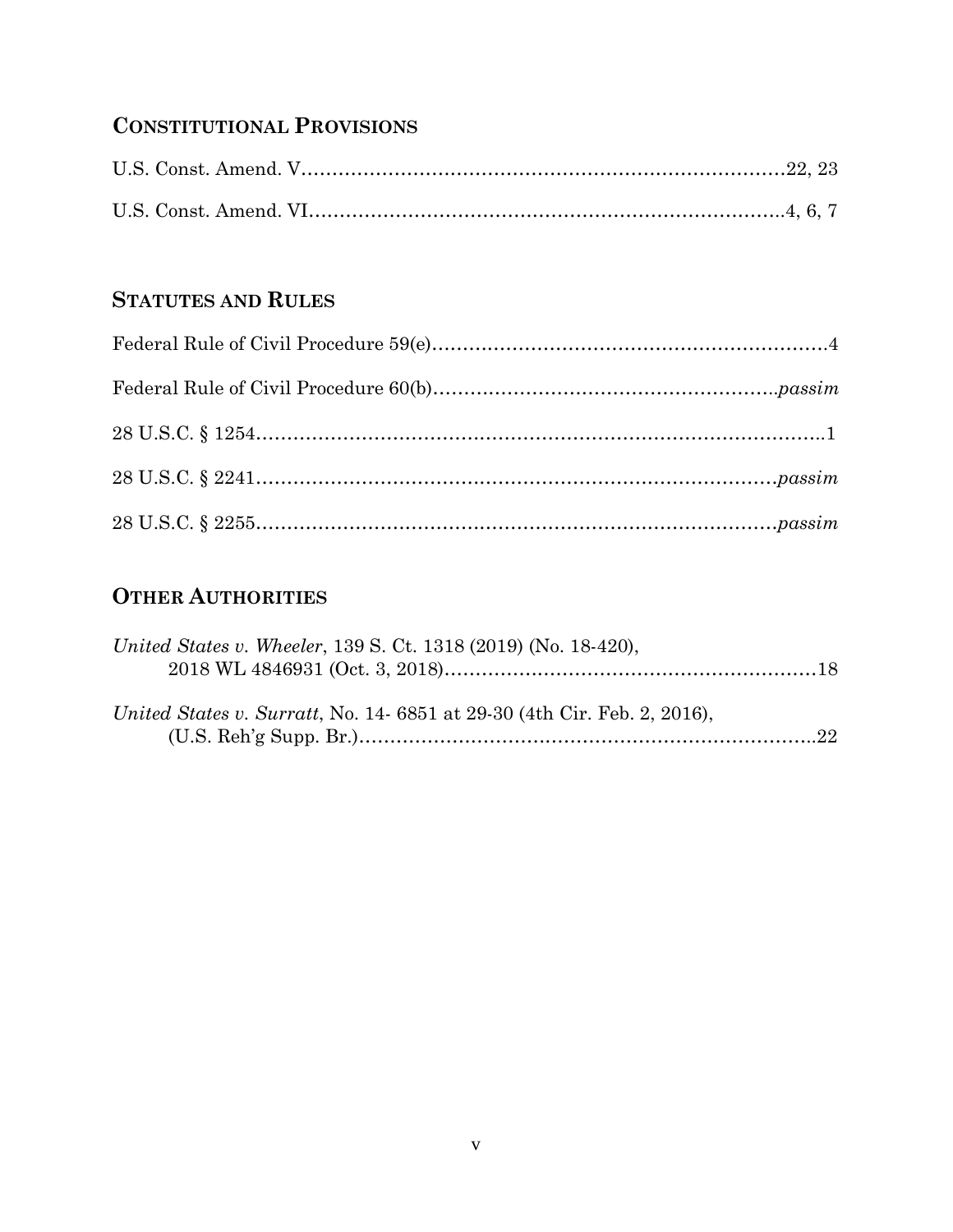#### **PETITION FOR WRIT OF CERTIORARI**

DANIEL LEE, a death-sentenced federal prisoner, petitions the Court for a writ of certiorari to review the judgment of the Court of Appeals for the Seventh Circuit in his case.

#### **OPINIONS BELOW**

The court of appeals' opinion, *Lee v. T.J. Watson, Warden, et al.*, <u>\_\_\_ F.3d</u> \_\_\_,

2020 WL 3888196 (7th Cir. 2020), is at Appendix ("A") at A1. The district court's

order is at A9.

#### **JURISDICTION**

The Court of Appeals entered judgment on July 10, 2020. *See* A1. This Court has jurisdiction under 28 U.S.C. § 1254(1).

#### **CONSTITUTIONAL AND STATUTORY PROVISIONS INVOLVED**

The relevant constitutional and statutory provisions, 28 U.S.C. § 2255, 28

U.S.C. § 2241, the Fifth Amendment, and the Sixth Amendment are reproduced at A121-A126.

#### **STATEMENT OF THE CASE**

*The sentencing disparity between Kehoe and Lee, along with serious questions about the evidence presented to the jury both at trial and sentencing and the government's course of conduct during Lee's postconviction proceedings, underscores how denying relief to Lee—who faces execution to carry out a sentence of death—risks severe injustice. At a minimum, the unjust and arbitrary result in the case of United States v. Daniel Lewis Lee threatens to undermine the public's confidence in the judicial process on which we all rely.*

*Lee v. United States*, No. 20-2351 (8th Cir. July 12, 2020) (Kelly, J., dissenting).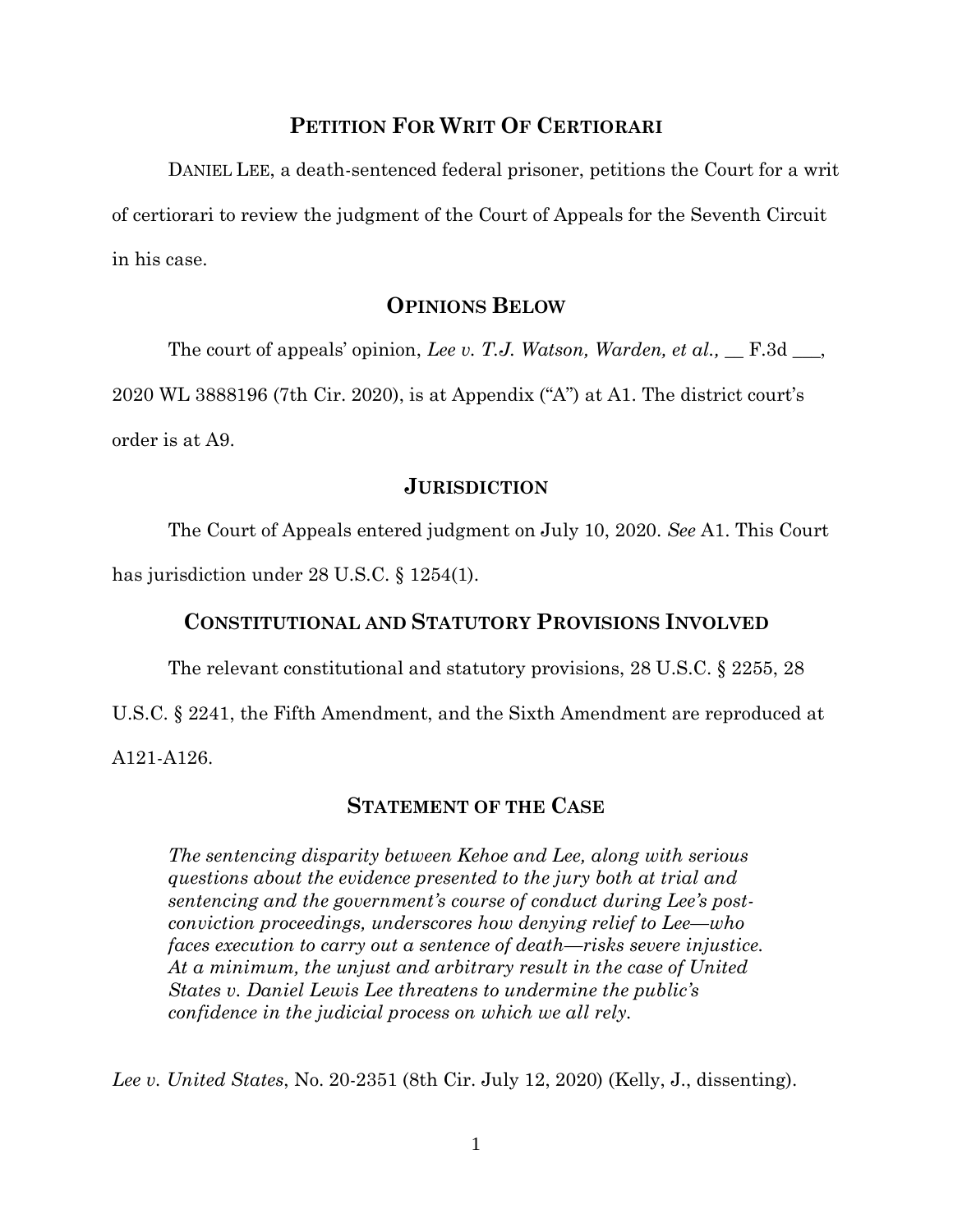Daniel Lee was sentenced to die for two reasons alone: first, because a psychological test proved he was a "psychopath" who would be a danger in the future; and second, because his jury heard he was guilty of a prior murder but had "gotten away with it." Both of these claims were false. Had trial counsel accurately challenged the test's use in his case the jury would not have heard the spurious evidence; had the prosecution not withheld the truth about the prior murder no death sentence would have ensued. So clear is that result that three federal judges found based on these two different grounds that Danny Lee's death sentence likely violates the Constitution and should be invalidated. Unfortunately, two of those jurists believed that the structure of the § 2255 statute prevented them from granting the necessary relief. The third found § 2241 nevertheless unavailable to Lee. This petition arises from that third finding.

Section 2255 of Title 28 of the U.S. Code provides for collateral review of federal convictions and sentences. 28 U.S.C. §2255(a). Ordinarily, a federal prisoner subject to Section 2255 may initiate such collateral review proceedings only once. There are limited exceptions. If the  $\S 2255$  remedy has proved "inadequate or ineffective to test the legality of his detention,"  $\S2255(e)$ , the prisoner may seek review pursuant to 28 U.S.C. § 2241.

Lee requires resort to the savings clause due to the Eighth Circuit's peculiar administration of the § 2255 remedy. Its categorical rules created a structural block to meaningful merits consideration of his two challenges to the constitutionality of his death sentence. Thus denied access to the single collateral process available to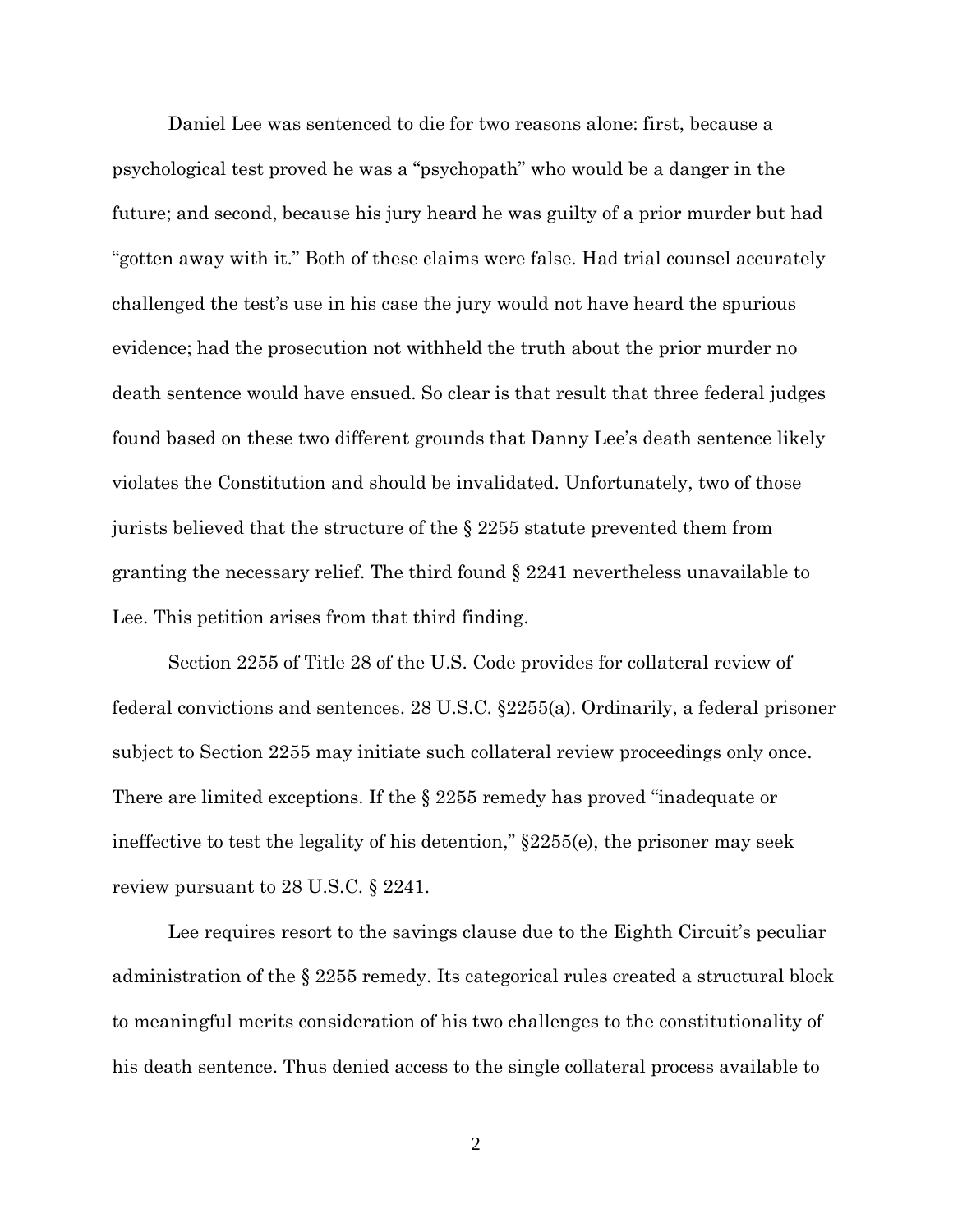him, Lee sought review under § 2241 in the Southern District of Indiana where he is incarcerated. He brought both challenges to that court: that trial counsel was ineffective in failing to keep the spurious test from the jury, and that the Government had suppressed evidence and then lied to the jury about Lee's purported guilt in a prior homicide. The Seventh Circuit's mishandling of his § 2241 claims gives rise to this petition.

Critically, the Seventh Circuit failed to appreciate the crucial distinction between the posture of Lee's claim and that of the defendant in *Purkey v. United States*, No. 19-3318, 2020 WL 3603779 (7th Cir. July 2, 2020). Purkey had argued that ineffective performance by federal habeas counsel in presenting issues that § 2255 jurisprudence would have fully and fairly resolved on the merits was alone sufficient to make the § 2255 remedy "inadequate and ineffective." Not so Daniel Lee. His allegation is that, during the initial §2255, Eighth Circuit rules of general application shunted his claims into a procedural dead end which completely foreclosed their consideration on the merits.

1. Section 2255 counsel knew that Lee's trial lawyers had failed him on the psychopathy test evidence. They were aware that the trial court had deemed it "very questionable" whether Lee's jury would have returned a death sentence without it, and they knew that a strong challenge was available and being employed effectively in 1999 at the time of Lee's trial. Collateral counsel therefore raised an ineffective assistance claim as to that failure, charging that the trial lawyers should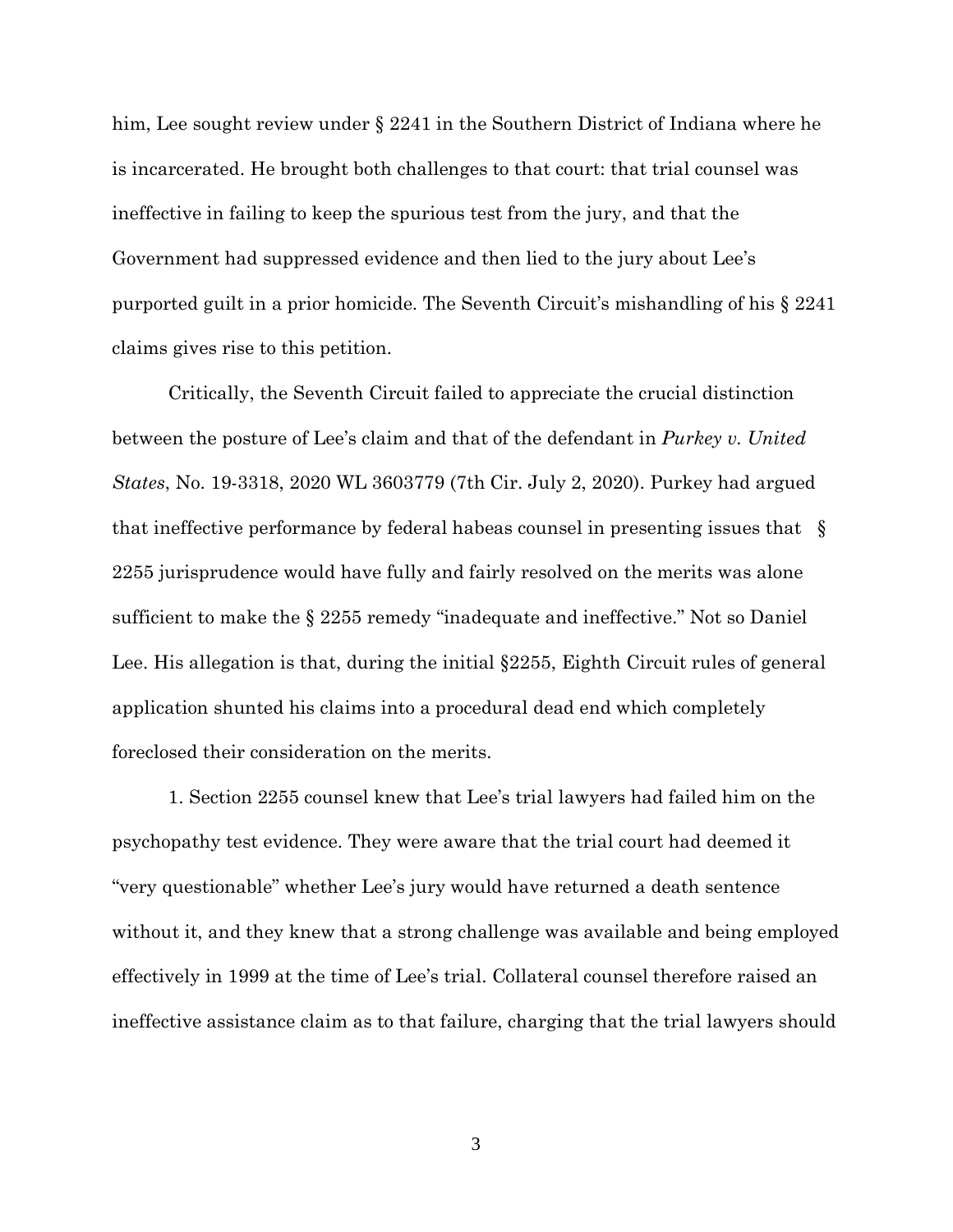have challenged the use of the Hare Psychopathy Checklist Revised ("PCL-R") to prove "future dangerousness" to the jury.

What they did not do was follow the rules that would have allowed the postconviction court to consider the claim. They did not submit with their § 2255 motion the supporting evidence to establish the claim in accordance with Eighth Circuit law. Instead, they waited until after the § 2255 motion was denied to belatedly attach the proof in a motion filed pursuant to Fed. R. Civ. P. 59(e).

The district court openly expressed frustration at collateral counsel's ignorance of their obligations. It admonished counsel repeatedly for "fail[ing] to adequately present facts sufficient to support [the] ineffective assistance of counsel claims." *See* A75. It recited the many chances it had given them to establish the Sixth Amendment claim. *See* A75 ("The Court was purposefully lenient in permitting the parties to expand the record as they wished before taking up the merits of [the] motion," even permitting habeas counsel to conduct "any and all" requested discovery); *id*. (counsel failed to act when the court gave them "one final opportunity" to submit "additional legal authority" or "argument in support of the grounds for relief" then pending); A76 (habeas counsel were "on notice of the law and pleading requirements for § 2255 motions," and the court "specifically advised that it would determine based on the submissions whether an evidentiary hearing was required."); *id*. ("Finally, before ruling, the Court provided Petitioner with yet another opportunity to submit anything he wished in support of his Petition."); *see also* A77 (counsel "offers no explanation" as to why the documentation was not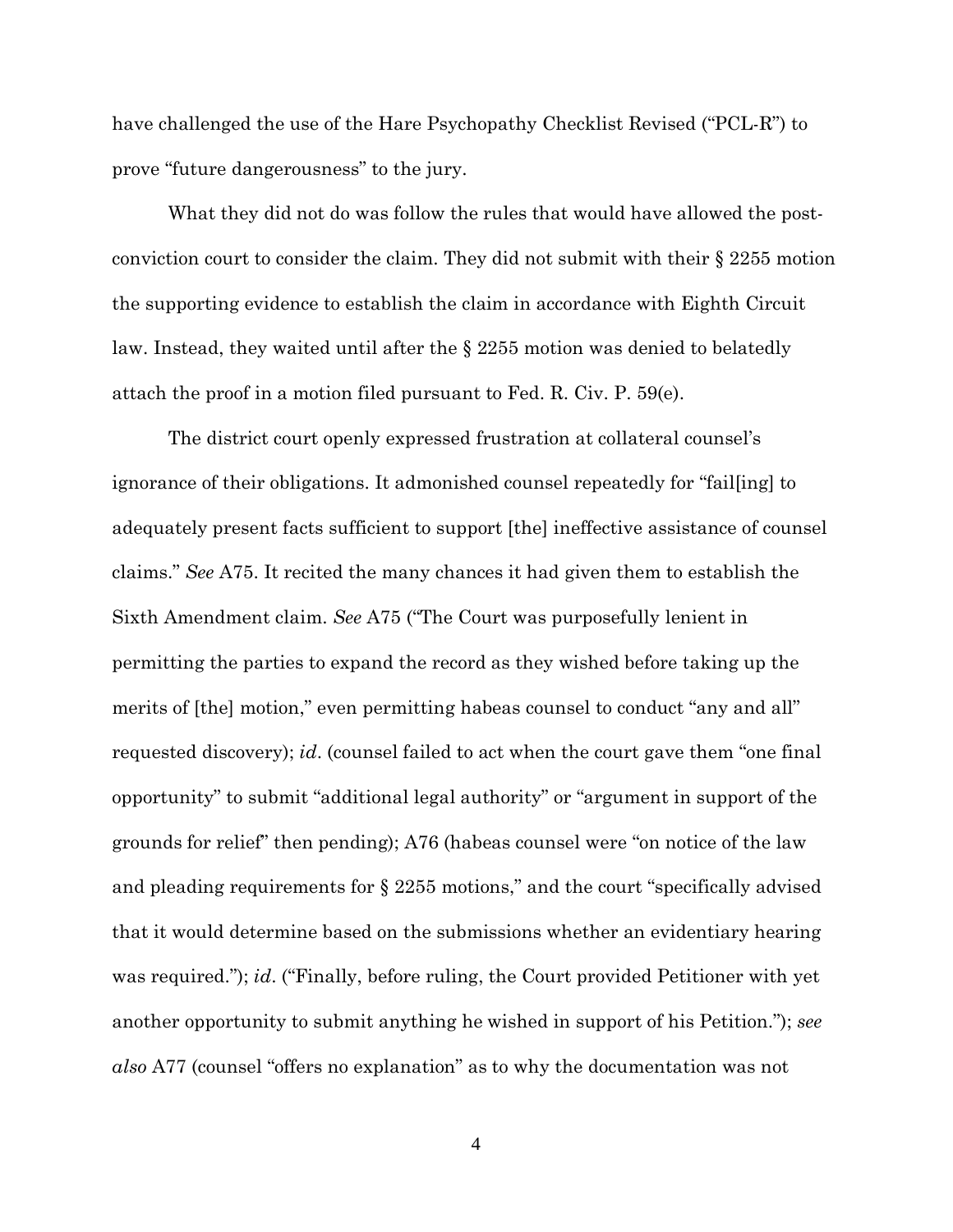submitted until the Rule 59 (e) motion). Rarely has a court commented so directly on the failures of collateral counsel.

At this stage, due to counsel's error, the district court could do nothing but ignore the supporting facts and rule against Lee. Which it did. The order denying the Rule 59(e) motion stated plainly that "the Court is foreclosed by existing legal principles from considering the information now, absent permission and direction from the Eighth Circuit to do so." A77. The Eighth Circuit did not revisit those rules but denied a COA on the claim. Lee consequently missed post-conviction review of his trial counsel's performance on an issue that the district court had already deemed prejudicial. *See* A62 (doubting that the jury would have sentenced Lee to die absent the PCL-R evidence).

Shortly after Lee's § 2255 proceedings were completed, this Court made a narrow but significant change in the law regarding the failures of post-conviction counsel. In *Trevino v. Thaler*, 569 U.S. 413 (2013), and *Martinez v. Ryan*, 566 U.S. 1 (2012), the Court held that a habeas petitioner must receive "a meaningful opportunity to present a claim of ineffective assistance of trial counsel" in an initialreview collateral proceeding. *Trevino*, 569 at 428. The Court reasoned that because the right to effective trial counsel is fundamental, the initial-review collateral proceeding must allow for "meaningful review of a claim of ineffective assistance of trial counsel." *Trevino*, 569 U.S. at 425. If that "initial review" proceeding is itself "undertaken with ineffective counsel," the right to effective trial counsel will not be vindicated. *Martinez*, 566 U.S. at 14.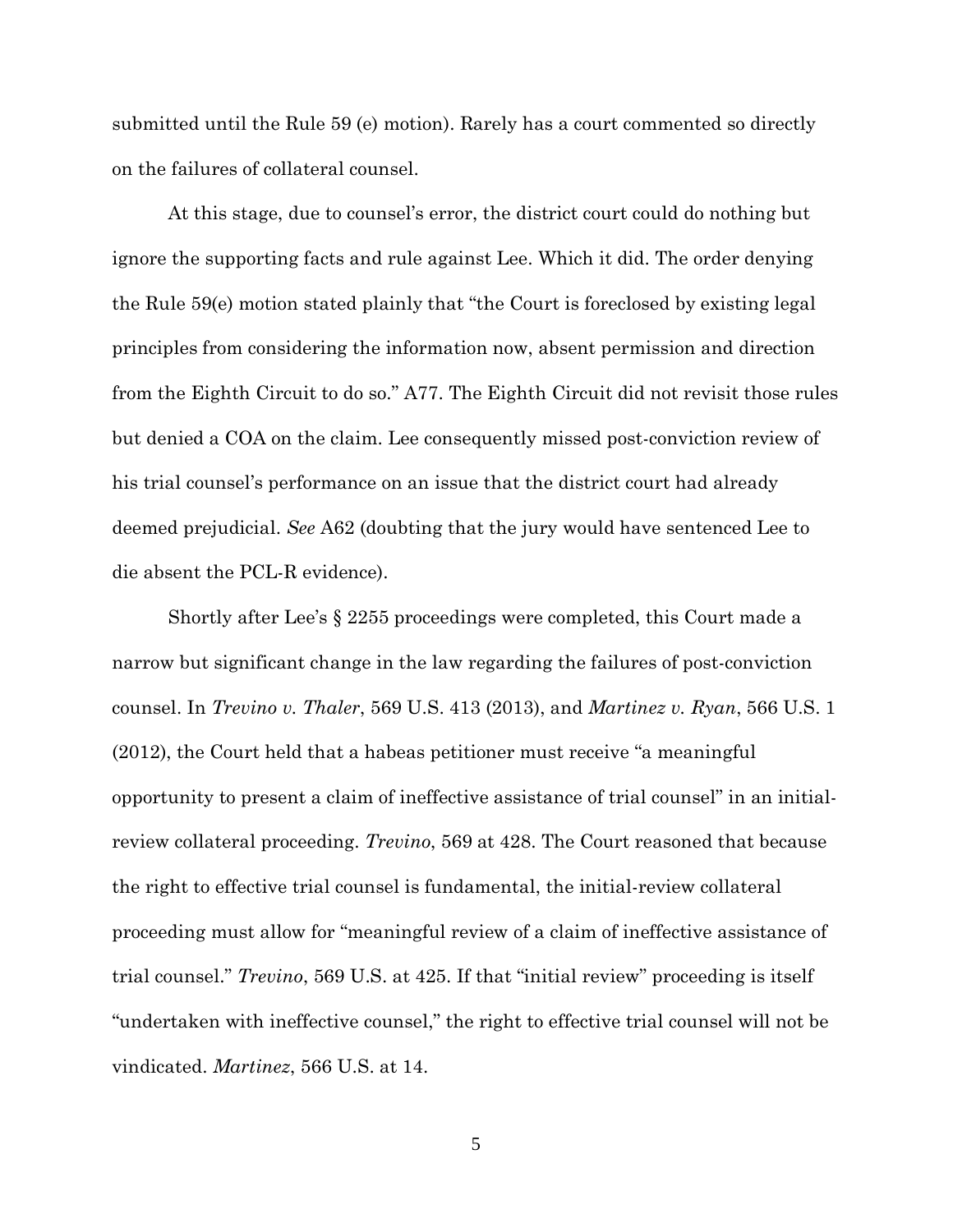Lee immediately sought to implement the *Trevino* holding in his in own case. He filed a motion to re-open the judgment pursuant to Fed. R. Civ. P. 60(b) so that the district court<sup>[1](#page-11-0)</sup> might apply the new *Martinez/Trevino* rule to the signal failure of his initial review collateral counsel on the PCL-R claim. Failing to gain review, he appealed to the Eighth Circuit.

a. Lee argued there that like the state petitioners in *Martinez* and *Trevino*, he had been harmed by the failure of counsel to follow procedural rules in his initial-review collateral proceeding. For a federal prisoner, § 2255 is the first (and only) avenue for mounting a challenge to his conviction or sentence based on evidence outside the trial record, and thus his first opportunity to allege violations of his rights based on the conduct of his counsel or the prosecution. *See Massaro v. United States*, 538 U.S. 500, 504-507 (2003) (allegations of ineffective assistance of trial counsel best raised in § 2255 motion); *Trevino*, 569 U.S. at 428 (citing *Massaro* for proposition that initial consideration of ineffectiveness claims should occur in collateral review). If § 2255 counsel is ineffective in presenting a Sixth Amendment claim of error, counsel's errors "could . . . deprive a defendant of any review of that claim at all." *Trevino*, 569 U.S. at 423.

But the Eighth Circuit slammed the door—on Lee and on any federal prisoner in his position. The court held that in no federal case could the movant have the opportunity to show that collateral counsel failed him, even when it was

 $\overline{a}$ 

<span id="page-11-0"></span><sup>&</sup>lt;sup>1</sup> As the Hon. G. Thomas Eisele, Lee's trial and post-conviction judge, had taken senior status, the Hon. J. Leon Holmes was now presiding.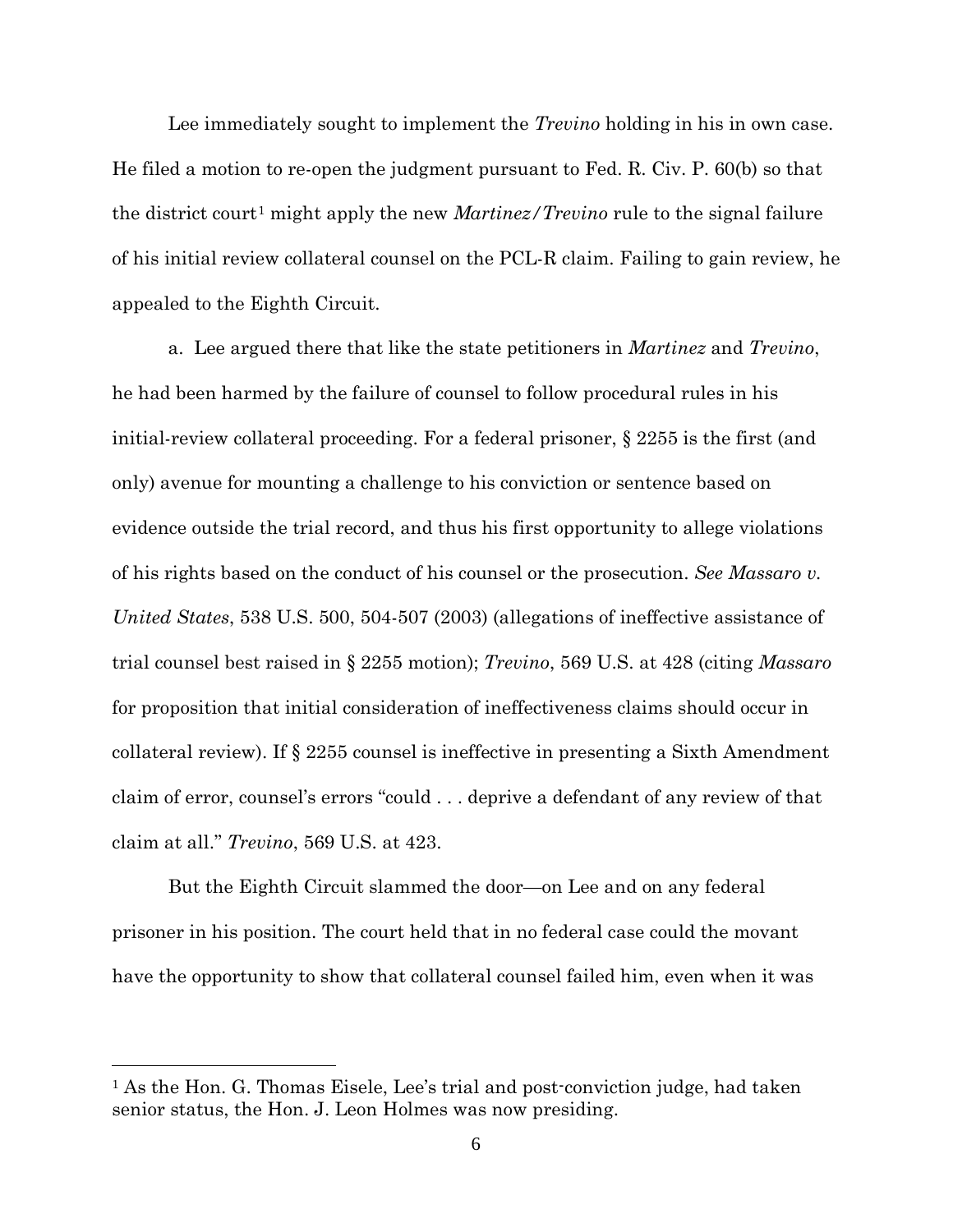his only chance at raising a substantial, meritorious claim that his Sixth Amendment rights were violated by poor representation at trial. The Circuit reasoned that any attempt to rely on Rule 60(b) to raise that point would fail the *Gonzalez* test on successor petitions. *United States v. Lee,* 792 F.3d 1021, 1024 (8th Cir. 2015) (citing *Gonzalez v. Crosby*, 545 U.S. 524 (2005))[.2](#page-12-0) It rejected Lee's contention that his § 2255 lawyer's failure to follow a governing procedural rule constituted a defect in the integrity of his proceedings pursuant to *Trevino.* Instead, the Eighth Circuit concluded that although collateral counsel's omission in litigating a Sixth Amendment claim in *state* post-conviction can constitute a defect in the integrity of that proceeding for purposes of *Gonzalez*, the same may never be said of an identical omission by habeas counsel in a § 2255 proceeding. *Lee,* 792 F.3d at 1024.

On rehearing, the dissent observed that this categorical rule would forever preclude federal prisoners from accessing the post-conviction remedy:

If *Martinez* and *Trevino* have an animating principle, it is that a prisoner must have at least one opportunity to present a claim that trial counsel was ineffective—and to present it with the assistance of effective counsel  $\dots$ . In this case, if one grants that Lee's  $\S 2255$ counsel was ineffective in failing to attach the evidence in support of his ineffectiveness claim to his petition, Lee will have completed his journey through the court system without ever having had a chance to present a colorable ineffective assistance of trial counsel claim to a court with the aid of an effective lawyer—which seems to be exactly the problem that *Martinez* and *Trevino* sought to remedy.

 $\overline{a}$ 

<span id="page-12-0"></span><sup>&</sup>lt;sup>2</sup> See Gonzalez, 545 U.S. at 532 (distinguishing between "proper" Rule  $60(b)$ motions, which raise a defect in the integrity of the post-conviction proceedings, and those that seek adjudication of a claim on the merits, which are considered successive).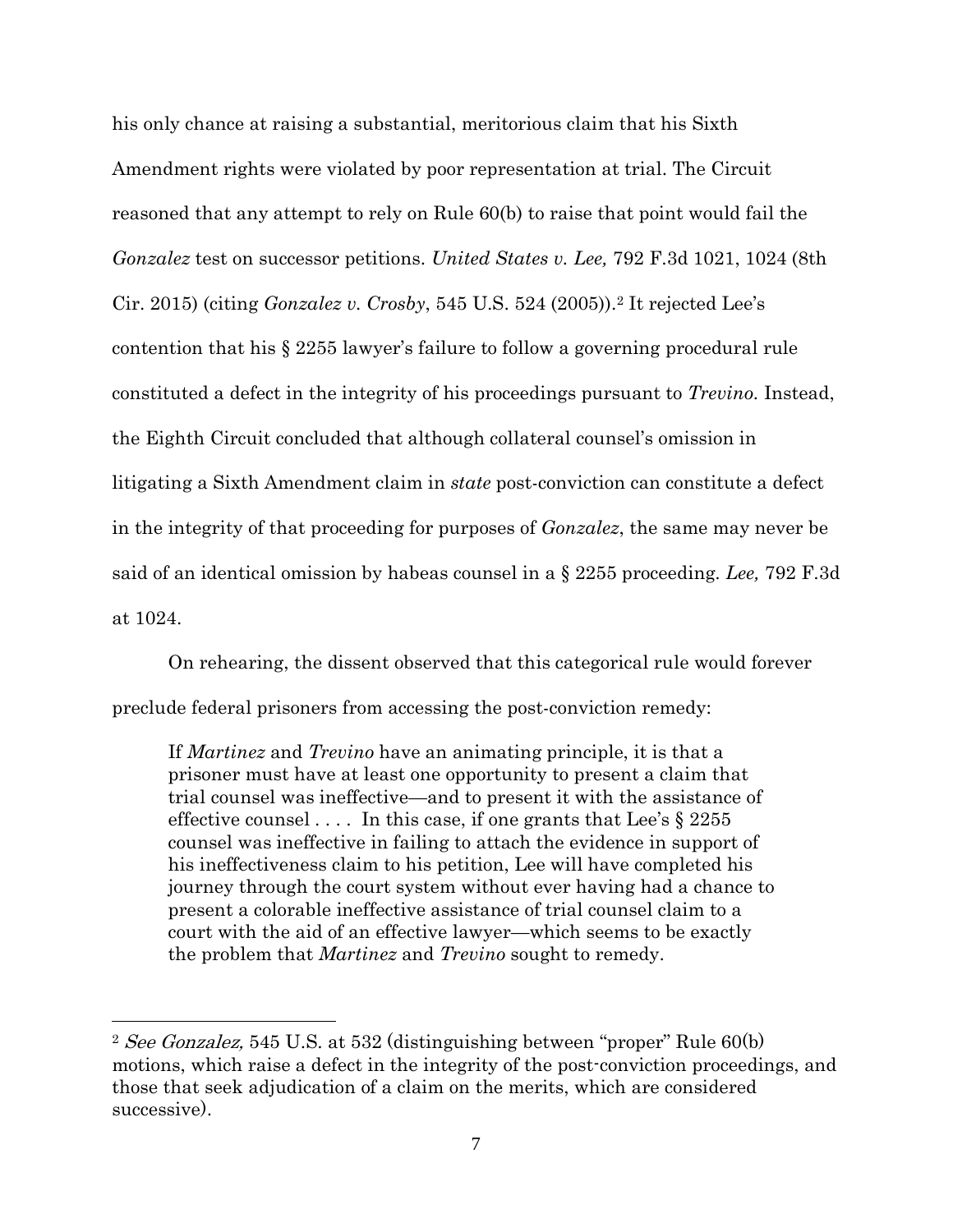*United States v. Lee*, 811 F.3d 272, 273 (8th Cir. 2015) (Kelly, J., dissenting from denial of rehearing); A84. Lee never obtained full merits review in § 2255 of the prejudicial error his trial counsel committed.

b. Because the Eighth Circuit had shut the door on the ability of § 2255 to ever provide a remedy, Lee turned to the savings clause. He filed a petition for relief pursuant to § 2241 in the Southern District of Indiana.[3](#page-13-0) He set out there how the construction given § 2255 by the Eighth Circuit's categorical rule—interpreting *Martinez* and *Trevino* as applying only to state prisoners with state-imposed procedural obstacles—rendered the remedy inadequate to afford review of his claim given the circumstances of his case.

Yet the Seventh Circuit did not decide the issue before it.[4](#page-13-1) Instead, it held

that Lee's case was identical to that of another federal prisoner:

 $\overline{a}$ 

This case is indistinguishable from *Purkey*. Lee raised a claim of ineffective assistance of trial counsel in his § 2255 motion and now seeks to use § 2241 as a vehicle to raise a new argument about trial counsel's ineffectiveness. Under *Purkey* the Savings Clause does not

<span id="page-13-0"></span><sup>3</sup> Lee is incarcerated at USP Terre Haute in Terre Haute, Indiana, where nearly all federal death row prisoners are housed. Petitions seeking § 2241 jurisdiction must be filed in the district of incarceration. § 2241(d).

<span id="page-13-1"></span><sup>4</sup> The district court granted Lee a stay of execution in December 2019 based on the second claim to § 2241 jurisdiction as discussed below. It did not address the ineffective assistance of trial counsel issue. Twenty-four hours later, the Seventh Circuit vacated the stay, also without addressing that issue. After this Court declined to stay the effect of a preliminary injunction granted Lee and three others on a lethal injection challenge, the execution was postponed. The district court denied § 2241 jurisdiction on both the ineffectiveness and the Brady and Napue claims on March 20, 2020, see A9, and a motion to alter or amend that judgment on June 26, 2020. See A17. The Seventh Circuit affirmed on July 10, 2020, writing for the first time on Lee's ability to litigate an IAC claim on the PCL-R pursuant to the savings clause. See A1.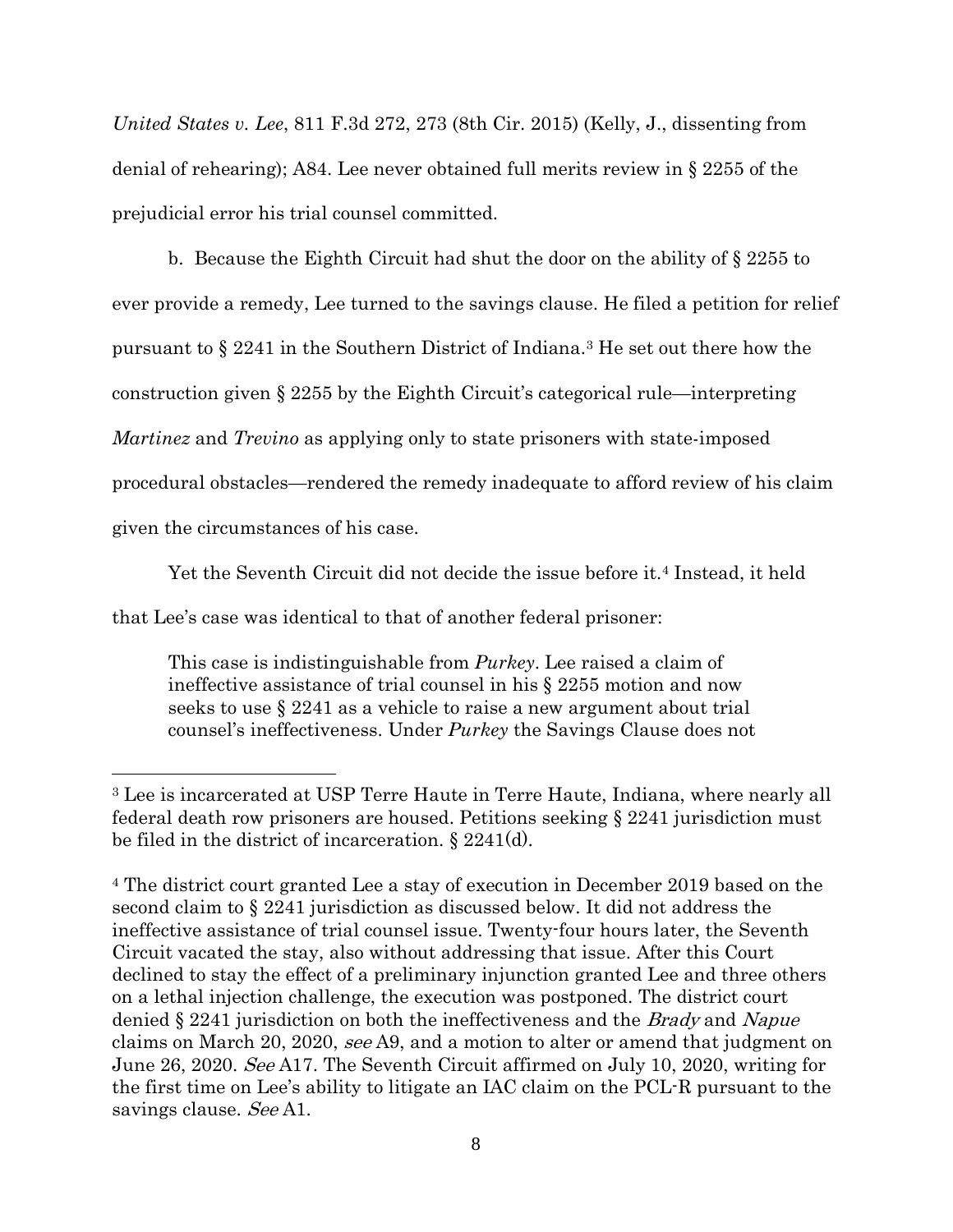apply; there was nothing structurally inadequate about § 2255 as a vehicle for this argument. Like Wesley Purkey, Lee invokes the *Martinez*/*Trevino* doctrine as interpreted in *Ramirez*. We rejected this argument in *Purkey* and that decision controls here.

*Lee v. Watson,* No. 20-2128, 2020 WL 3888196, at \*3 (7th Cir. Jul. 10, 2020). The circuit so held even though it had just recited what Purkey had attempted: raising wholly new claims in the  $\S 2255$  process and relying on a blanket invocation of *Trevino* to excuse the omissions. *Id*. ("Purkey… maintained that 'section 2255 is structurally inadequate to test the legality of a conviction and sentence any time a defendant receives ineffective assistance of counsel in his one permitted motion.'") (quoting *Purkey v. United States*, No. 19-3318, 2020 WL 3603779, \*7 (7th Cir. July 2, 2020)).

Purkey could have raised any of those claims in § 2255 where they would have been reviewed and addressed on the merits. Had he availed himself of it, the statute could have provided an adequate and effective forum for resolving Purkey's claims. Not so Lee's. He *raised* in his § 2255 motion that trial counsel were ineffective in their handling of the PCL-R evidence. But his lawyers missed a critical procedural step:

In the context of his ineffective assistance of counsel claims, Petitioner was obliged to state the facts showing both that his counsel's performance was deficient and explaining how such deficiencies prejudiced his defense. Petitioner failed to adequately present facts sufficient to support his ineffective assistance of counsel claims.

A75. Then addressing the ineffectiveness claim—clearly before him—dealing with the poor PCL-R challenge, the post-conviction court wrote:

Petitioner offers no explanation for why such affidavits or other supporting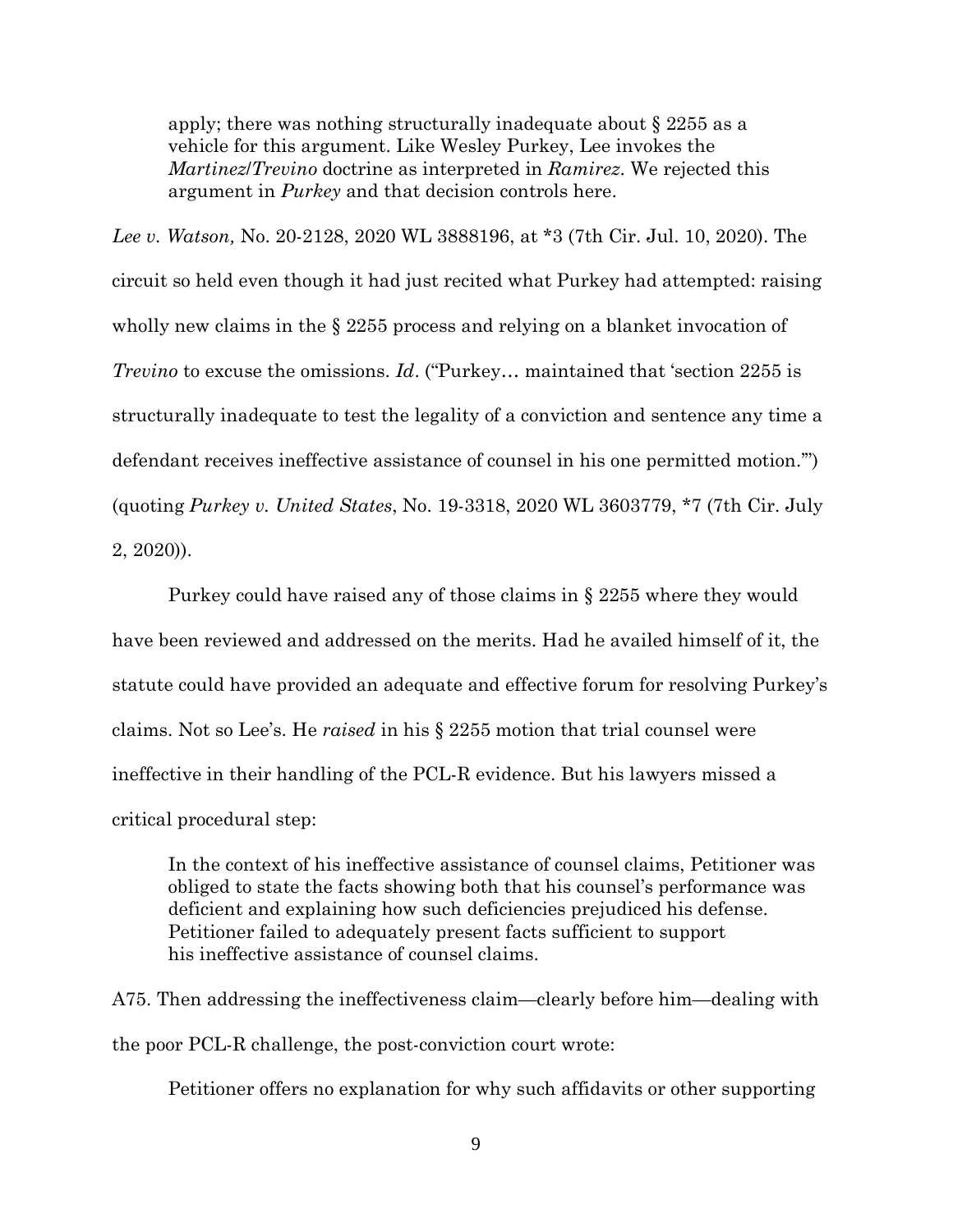information were not provided to the Court before it ruled on his original motion for § 2255 relief. Had they been, the Court might have determined that an evidentiary hearing was required. However, the Court is foreclosed by existing legal principles from considering the information now, absent permission and direction from the Eighth Circuit to do so.

A77. Unlike Purkey, Lee sought to use the  $\S$  2255 remedy for his claim. Unlike Purkey, his lawyer violated a procedural rule that kept the court from reviewing the evidence that supported his claim. Unlike Purkey, Lee filed a Rule 60(b) motion raising the narrowly-tailored remedy that *Martinez* and *Trevino* afford in initialreview collateral proceedings. Lee's assertion is that the Eighth Circuit's blanket rule against applying that remedy to any federal prisoners rendered the § 2255 proceeding of which the 60(b) was a part wholly ineffective for him. The Seventh Circuit, invoking its opinion in *Purkey*, addressed none of it.

2. The second pillar of the government's case for death was Lee's purported responsibility for a prior murder. The Government told the jurors that as a juvenile, Lee had murdered a man named Joseph Wavra at a party in Oklahoma, but that the benevolent prosecutors there had let him plead to robbery. As proof, the Arkansas federal prosecutors introduced a certified copy of Lee's final plea; a certified copy of the murder conviction of his cousin for the same offense; and testimony from Oklahoma agents involved in investigating that case. A118.

The Government warned the jury:

[Lee] got a gift in that case from the prosecutors in Oklahoma. They gave him a plea bargain. And this allowed him to get off with just a robbery.

A38. It said there was no question Lee was guilty of a prior murder, A94 ("legally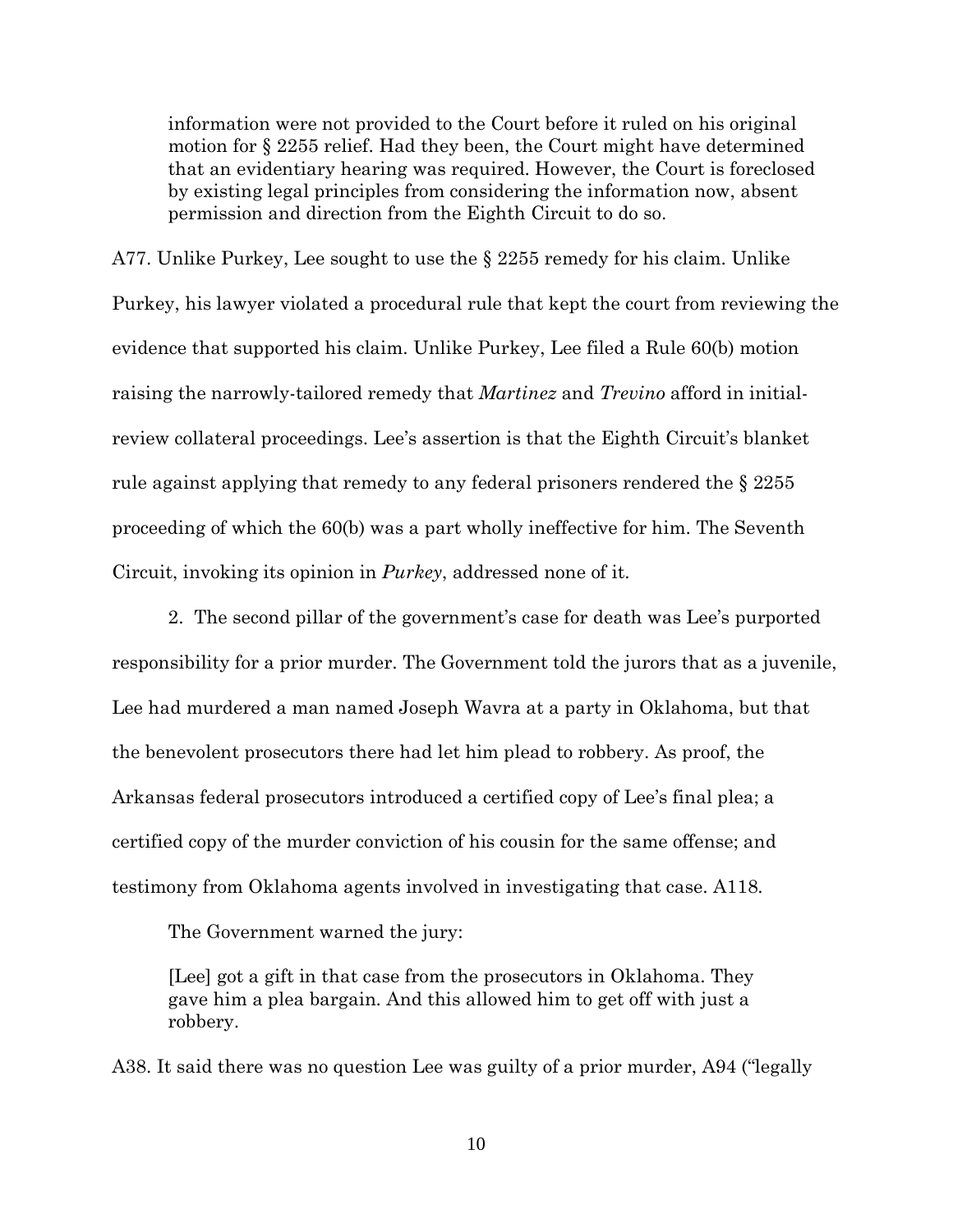and morally the blood of Joey Wavra's hands is on Daniel Lee"); A37 ("[Daniel Lee] has an earlier murder under his belt . . . has a prior victim's blood on his hands"), and that the prosecutors had made a big mistake. A119-A120 ("Usually you commit a murder, and you get sent away for a very long time. … Daniel Lee got a do over.").

The presentation's purpose was not a subtle one: the federal prosecutors would not make that same mistake, and neither should the jurors. The Government also used this evidence to show that even though codefendant Chevie Kehoe had been proved far more culpable in the capital offense, Lee was the one deserving of death.[5](#page-16-0) It called the Wavra murder "the drastic distinction" between Lee and Kehoe, A37. The difference between the two was Lee's "dangerousness" because there was "no prior Joey Wavra as to Chevie. There is as to Lee." Tr. 7969-70.

The problem is, there wasn't. Years after Lee's § 2255 proceedings, it came to light that the Oklahoma state prosecutors had not been offering grace or charity. Instead, the judge—who saw all the evidence that the prosecutors, with the help of the Oklahoma agents, showed the Arkansas jury, and more—deemed it insufficient

 $\overline{a}$ 

<span id="page-16-0"></span><sup>5</sup> This was no small issue. The Government had spent the entire trial showing how Kehoe was the far more culpable actor. It was Kehoe's purported plan to start a white separatist organization; he had the prior aggravated history that included the attempted murder of two policemen; and it was the prosecution's evidence that he alone wanted to and did kill the child victim. A71. (They described Lee as Kehoe's "faithful dog." *United States v. Lee*, No. 4:97-cr-243, 2008 WL 4079315, at  $*32$  (E.D.) Ark. Aug. 28, 2008).) When the jury was deliberating Kehoe's fate, the U.S. Attorney's office for the Eastern District of Arkansas polled the prosecutorial team, the case agents, and the victims and asked if they would support a life sentence for Lee if that's what the jury gave Kehoe. They all agreed. A63. The decision required the approval of Main Justice, however, and the Department would not agree. A63- A64. Hearing the "future danger" case against Lee, the jury gave him death.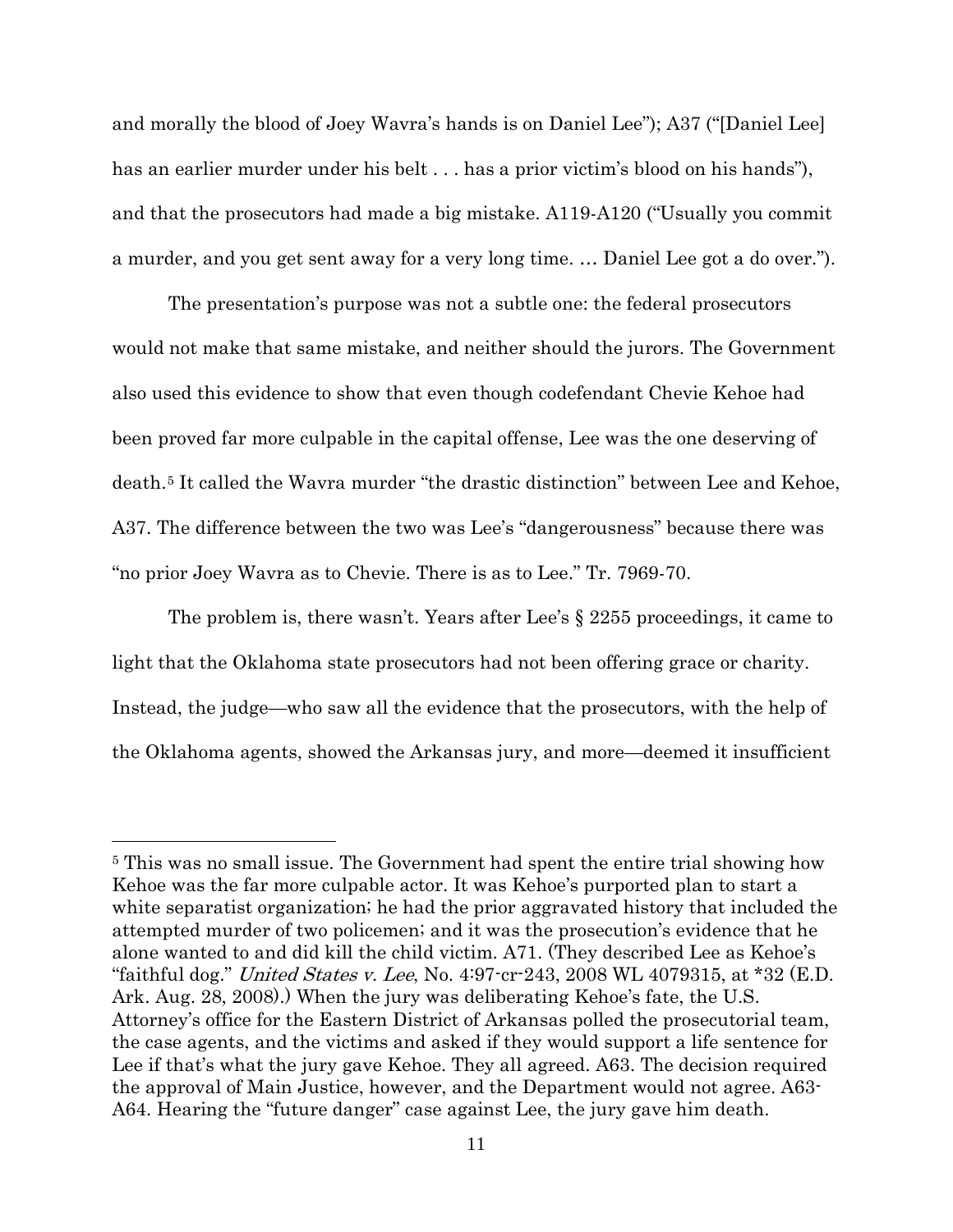to establish even probable cause. According to a scanned copy of a billing record that surfaced at the Oklahoma courthouse, the judge apparently had taken the unusual step, after a preliminary hearing for Danny Lee, of recommending dismissal of the charge because it was "not established by the evidence." *See* A117. The prosecution obliged, and the 17-year-old Lee pled guilty to stealing Joey Wavra's keys without his consent.

a. Once aware of this evidence, Lee filed a second motion pursuant to § 2255 alleging violations of his rights guaranteed him under *Brady v. Maryland,* 373 U.S. 83 (1963), and *Napue v. Illinois,* 360 U.S. 264 (1959). The District Court for the Eastern District of Arkansas found the withholding of this evidence prejudicial to Lee at sentencing:

[A]ssuming that the Oklahoma state court held at a preliminary hearing that the evidence was insufficient to establish probable cause that Lee was guilty of murdering Joey Wavra, that evidence is material. In light of the government's reliance on the Wavra murder during sentencing, it is reasonably likely that, if it had been disclosed at trial that the Oklahoma court found the evidence insufficient to establish that Lee was guilty of murder, the outcome at sentencing would have been different.

A100 (footnote omitted). The court went on to hold, however, that Lee would have to file a motion for authorization at the Court of Appeals to have his claim adjudicated. A102. The court so held despite the fact that the facts surrounding what happened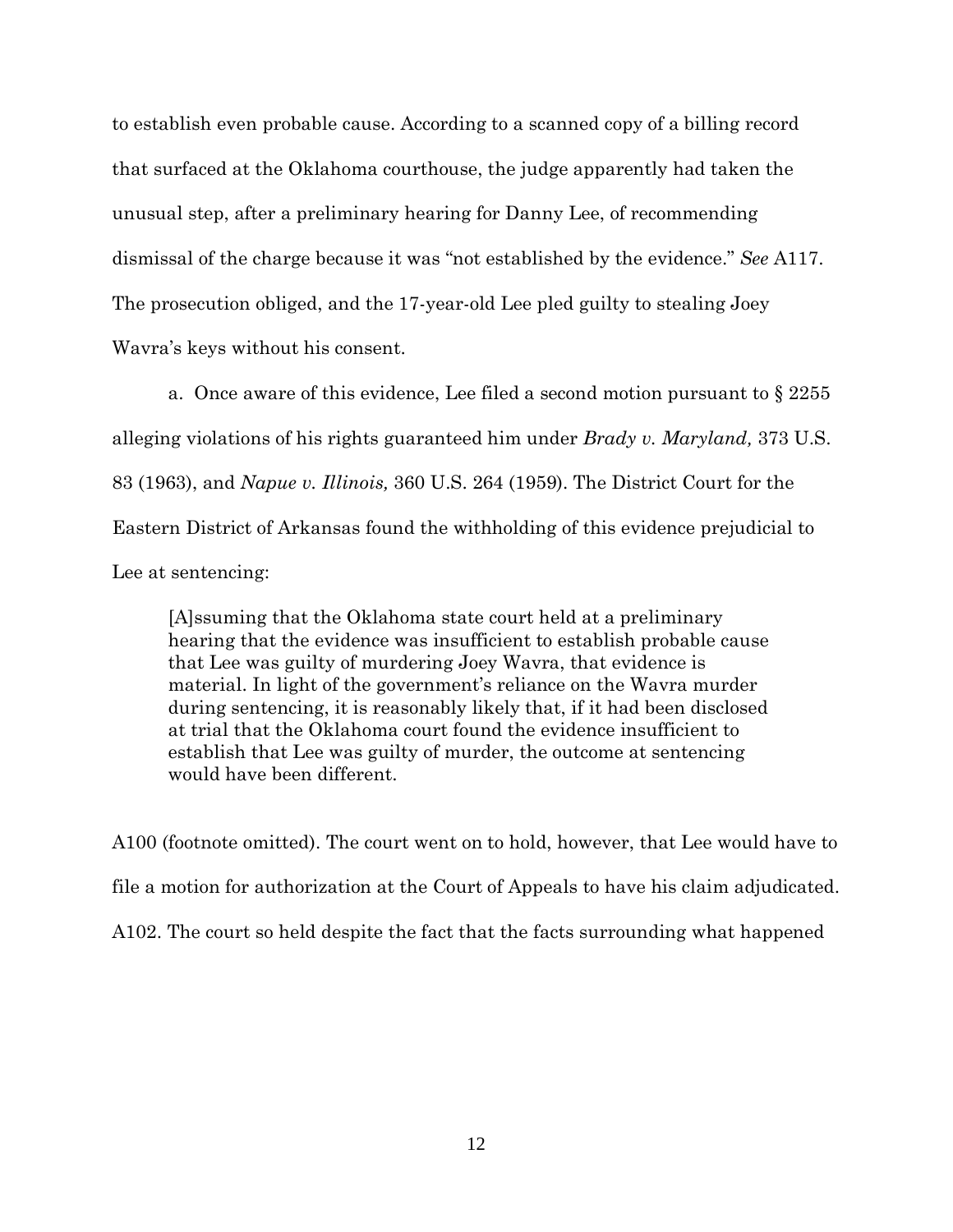in Oklahoma were, and remain, in the province of the Government and the Oklahoma case agents with whom it prepared Daniel Lee's capital penalty phase.[6](#page-18-0)

b. At the same time he sought to establish access to the savings clause for the violation of his right to effective counsel, Lee also raised the *Brady* and *Napue* claims. He argued that § 2255 had proved ineffective to address a situation in which the Government hides relevant material evidence until the § 2255 proceedings have been completed, at which point it points a finger at the defense and says "too late." Here the Department of Justice also maintained that the billing record found well after § 2255 proceedings had concluded would have been available to Lee in 1999 at trial or in 2006 during collateral review, and that therefore he could not prevail under *Brady*. Yet the Government acknowledged in its pleadings that the Oklahoma proceedings may have occurred exactly as Lee had suggested, with the prosecution being forced to drop an inflated charge. *See* A34 (noting Government's concession regarding what occurred in Oklahoma).

The District Court for the Southern District of Indiana (Hanlon, J., presiding) was persuaded both that a *Brady* violation had likely occurred and that the full facts were not yet known. In ordering a stay of the execution at that time, the court found that fact development was essential to determining exactly what had

 $\overline{a}$ 

<span id="page-18-0"></span> $6$  Lee argued at the Eighth Circuit that because this was a *Brady* claim, and because the Government was in possession of the facts while he was not, and its failure to turn over the proof of what happened had already been found material, he should not have had to meet the successor requirements of § 2255 for a court to review his claim. The Eighth Circuit denied a certificate of appealability over dissent on this question. See A107.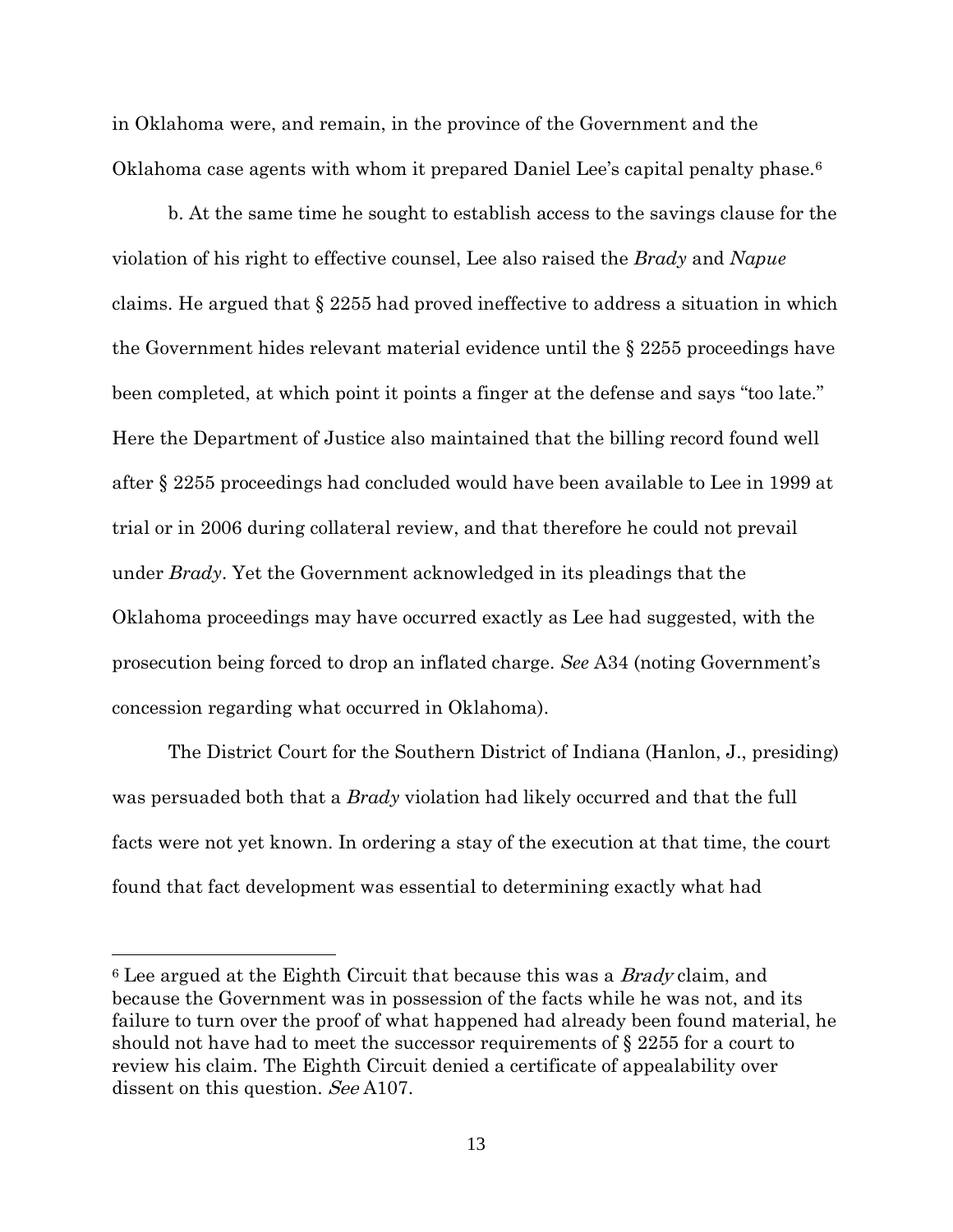happened in Oklahoma. A39-A41.<sup>[7](#page-19-0)</sup> Finally, the court found under these circumstances that, where the prosecution did not disclose evidence in its possession turning its penalty phase presentation on its head, there was a "significant possibility" that Lee had satisfied the requirements of the savings clause. Due to the Government's actions, Lee had neither a "'reasonable opportunity . . . to obtain a reliable judicial determination" of the legality of his sentence nor even one "unobstructed procedural shot at getting his sentence vacated." A33.

The Seventh Circuit vacated the stay. Its denial of Lee's access to the savings clause was predicated on the view that *Brady* allegations are "regularly made and resolved under §2255," not reckoning with the inability of that proceeding to resolve a violation that the Government had continued to conceal. *See* A49. It then jettisoned any determination that the proceeding itself could have been inadequate by finding—without any evidentiary support in the record whatsoever—that the evidence was not newly discovered because it was a "a statement made on the record by a judge decades ago" that was "available from that state court" and "was made in Lee's presence." A49-A50. There is in fact no evidence that the judge's statement was made in open court; at Lee's preliminary hearing; or with him present, or that the digitized fee notes were available in some other form during the § 2255 proceeding. The district court sought evidence; the Seventh Circuit answered the questions without it.

 $\overline{a}$ 

<span id="page-19-0"></span><sup>&</sup>lt;sup>7</sup> The Indiana court understood that the fee application was not the *Brady* evidence itself, but rather demonstrated that the facts, peculiarly within the Government's possession, were not at all as it had presented them. A38-A39.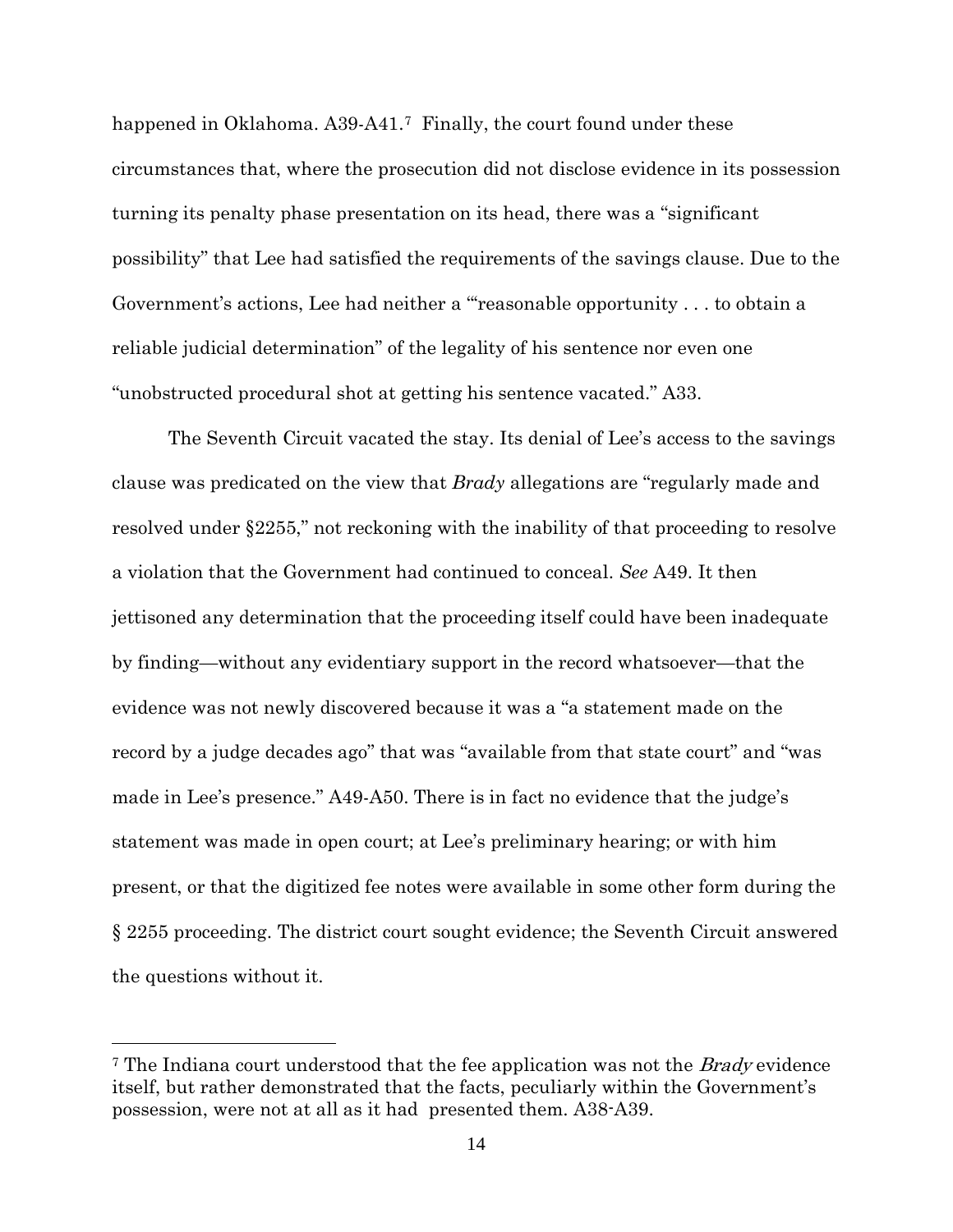After Lee's execution date was postponed in December, the district court issued an opinion on March 20, 2020, relying on the circuit's ruling vacating the stay, and denying § 2241 jurisdiction on both the ineffectiveness claim and the *Brady* and *Napue* issues. *See* A9. Lee appealed the ruling. The Seventh Circuit affirmed on July 10, reiterating, again without facts, that the newly discovered evidence could have been found had counsel acted with reasonable diligence. *See* A5.

3. The case for future danger dominated Lee's penalty phase. *See* A54-A63. Two evidentiary strands joined to form that case: a psychological test that proved Lee's future danger and a prior murder committee as a teen. Neither was real. The Government's own expert has disavowed any reliance on the PCL-R to prove danger in prison. The Government has abandoned use of the test and no one now stands behind it. Lee is the only person still on federal death row whose death sentence rests on that false claim.

Lee was never guilty of a prior murder. The State of Oklahoma levied a charge it could not prove and were told to drop it. But no one told Lee's capital jurors. Instead, the state agents from Oklahoma and the federal prosecutors in Arkansas assured them of Lee's "legal guilt" of the crime. And the Government persuaded the jury that one "gift" to a killer was enough.

This is the sentence the Department of Justice stands behind. But the courts have not defended it. Judge G. Thomas Eisele of the Eastern District of Arkansas found it "questionable" that the jury could have returned a death sentence without the PCL-R. *See* A62. Judge A. Leon Holmes of the same court deemed the *Brady*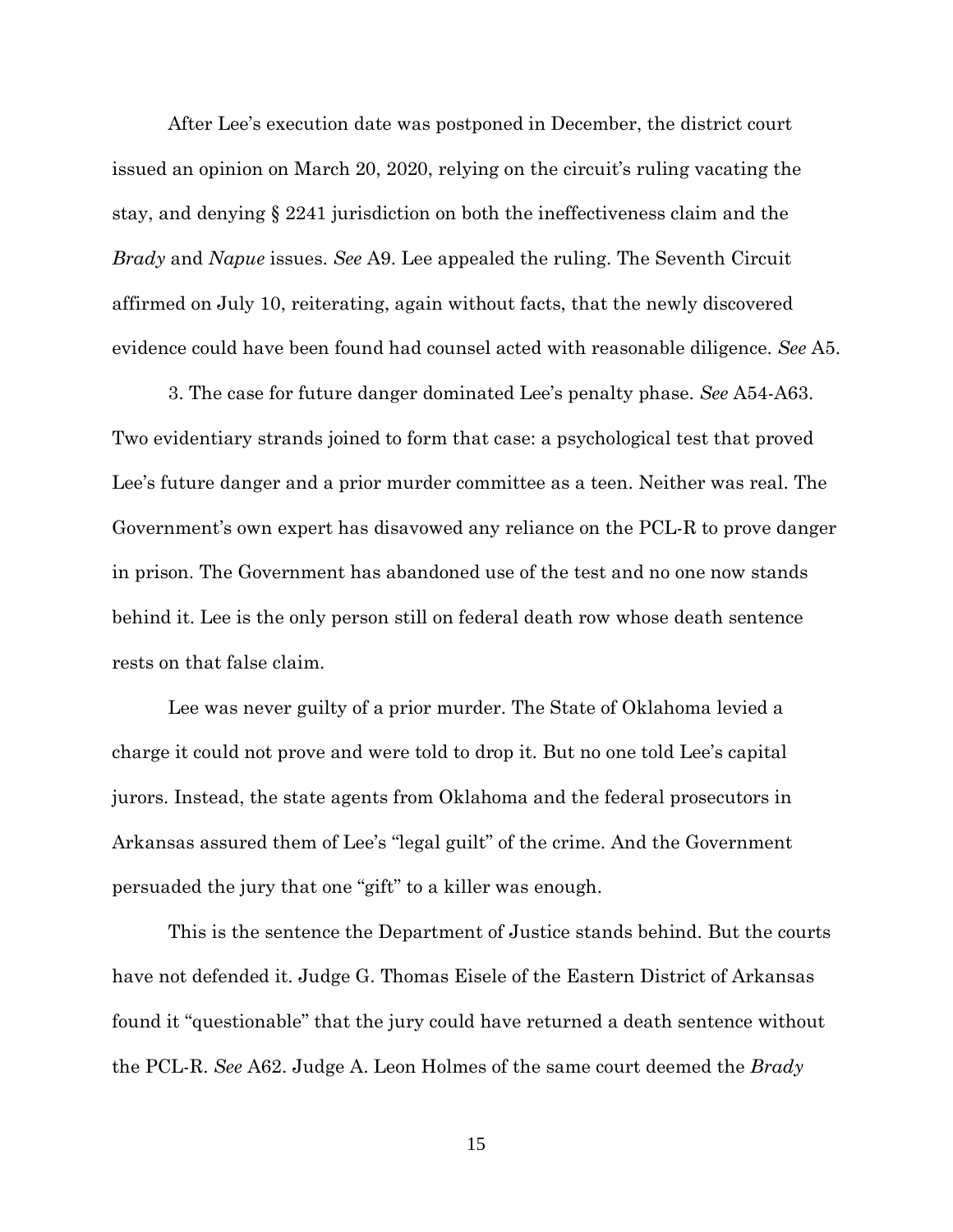evidence about the purported prior conviction material. *See* A100. Judge James Patrick Hanlon of the Southern District of Indiana concurred. *See* A37. All three found that absent one *or* the other of these two spurious claims, Daniel Lee would not have been sentenced to death. There can be no question that Lee was prejudiced by the failure of his trial counsel to challenge the test's probity and of the failure of the Government to reveal the truth about its case.

#### **REASONS FOR GRANTING THE WRIT**

## **I. THIS COURT SHOULD GRANT CERTIORARI TO PROVIDE LOWER COURTS NEEDED GUIDANCE AS TO THE SCOPE OF 28 U.S.C. § 2241.**

When § 2255 was enacted in 1948 it was intended primarily to minimize practical difficulties created because of the requirement that a writ be filed in the district of incarceration. *United States v. Hayman,* 342 U.S. 205, 219 (1952). From its inception the so-called "savings clause" (now found in  $\S 2255(e)$ ) has been part of the statute, yet the legislative history of that clause is scant and this Court has never defined its scope. In *Hayman*, one of a handful of Supreme Court cases discussing § 2255, this Court noted merely that "[i]n a case where Section 2255 procedure is shown to be 'inadequate or ineffective,' the Section provides that the habeas corpus remedy shall remain open to afford the necessary hearing." *Id.* at 223 (footnote omitted).

Absent this Court's guidance, the circuit courts of appeals have attempted to formulate rules governing the savings clause. But the results have been inconsistent, difficult to apply, and prone to creating disparate results in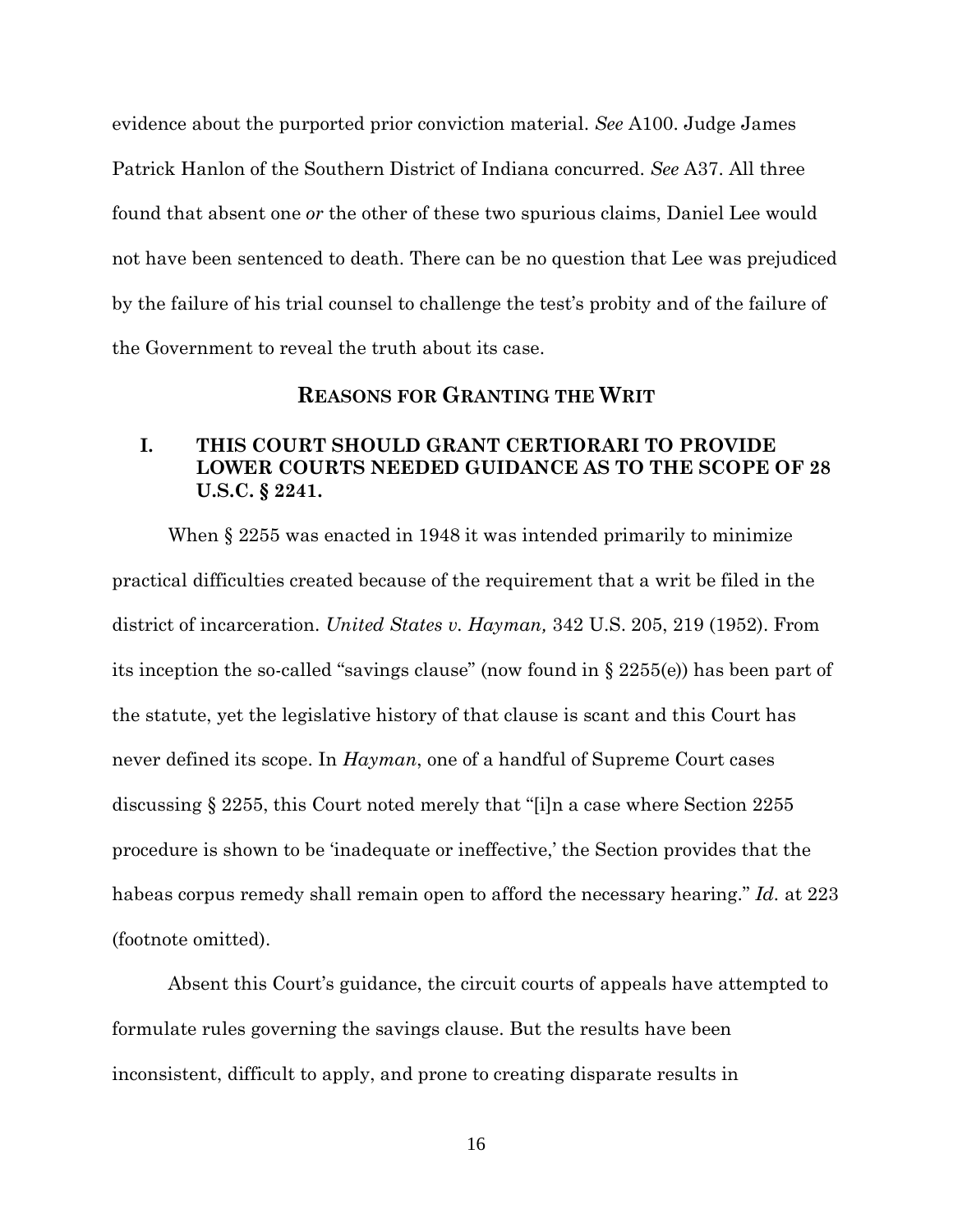sentencing. These haphazard results often arise based solely on the happenstance of a prisoner's place of confinement. Similarly-situated federal prisoners may either be denied or permitted access to § 2241 only because of the location of the federal penitentiary where they are housed.

While the circuits have generally agreed that the touchstone of § 2241 is whether a  $\S 2255$  movant has had the opportunity to litigate his claim, there is little agreement on the how to make that determination. The Fourth, Fifth, and Sixth Circuits have grafted the successive application standard of the AEDPA onto § 2255(e) and require proof of actual innocence of the charged offense. *See e.g., Wooten v. Cauley*, 677 F.3d 303, 307–08 (6th Cir. 2012); *Reyes–Requena v. United States*, 243 F.3d 893, 904 (5th Cir. 2001); *In re Jones*, 226 F.3d 328, 333–34 (4th Cir. 2000). The Second Circuit entertains § 2241 petitions where a "petitioner cannot, for whatever reason, utilize  $\S 2255$ , and in which the failure to allow for collateral review would raise serious constitutional questions." *Triestman v. United States*, 124 F.3d 361, 377 (2d Cir. 1997). The Third Circuit focuses on whether applying limitations would cause a "complete miscarriage of justice." *In re Dorsainvil*, 119 F.3d 245, 251 (3d Cir. 1997). And in the Eighth and Ninth Circuits, a prisoner must not have had an unobstructed procedural shot at presenting that claim, defined to include changes in law. *See Harrison v. Ollison*, 519 F.3d 952, 959–60 (9th Cir. 2008); *Abdullah v. Hedrick,* 392 F.3d 957, 963 (8th Cir. 2004).

This legal patchwork spawns arbitrary consequences. Lee, for example, could well have been allowed to proceed in § 2241 had he been confined in New York,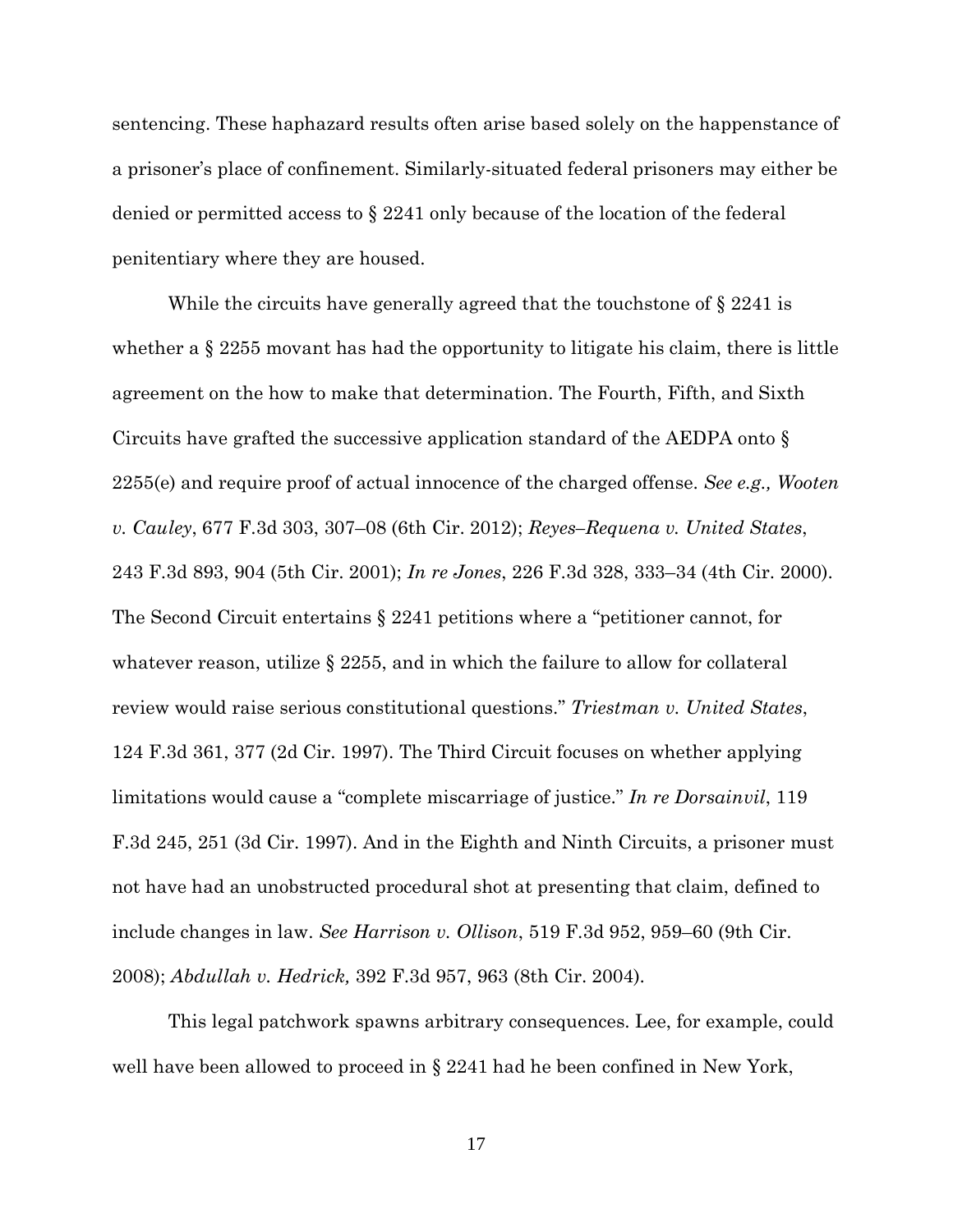Pennsylvania, or Arizona. But not in Indiana. And given that three federal judges have already found that his death sentence violates the Constitution, this disparity could mean the difference between habeas relief or being executed. This result is also especially troubling because the administration of the federal death penalty strives to be a uniform punishment, not subject to the peculiarities or quirks of the circuit of conviction. The vagaries in the application of  $\S 2241$  among the circuits should be addressed by this Court; Lee should not be deprived of a remedy for the constitutional violations in his case because of the arbitrary location of federal death row in a prison in Indiana.

There is no dispute that  $\S 2241$  is not regularly and consistently applied in federal cases. Indeed, all the litigants in this case believe this Court's guidance about § 2241 is desperately needed. The very attorney appearing for the Government in this case below petitioned for certiorari review not two years ago telling this Court "a widespread circuit conflict" regarding the savings clause exists in the courts of appeals, which "will continue to produce[] divergent outcomes for litigants in different jurisdictions on an issue of great significance." U.S. Petition for Certiorari 12-13, *United States v. Wheeler*, 139 S. Ct. 1318 (2019) (No. 18-420), 2018 WL 4846931 (Oct. 3, 2018) ("Wheeler Pet."). As the Government further noted, "[o]nly this Court's intervention can provide the necessary clarity" and "ensure nationwide uniformity." *Id.* at 13, 26. And "timely resolution" of the question presented is therefore imperative "now." *Id.* at 29. Lee agrees.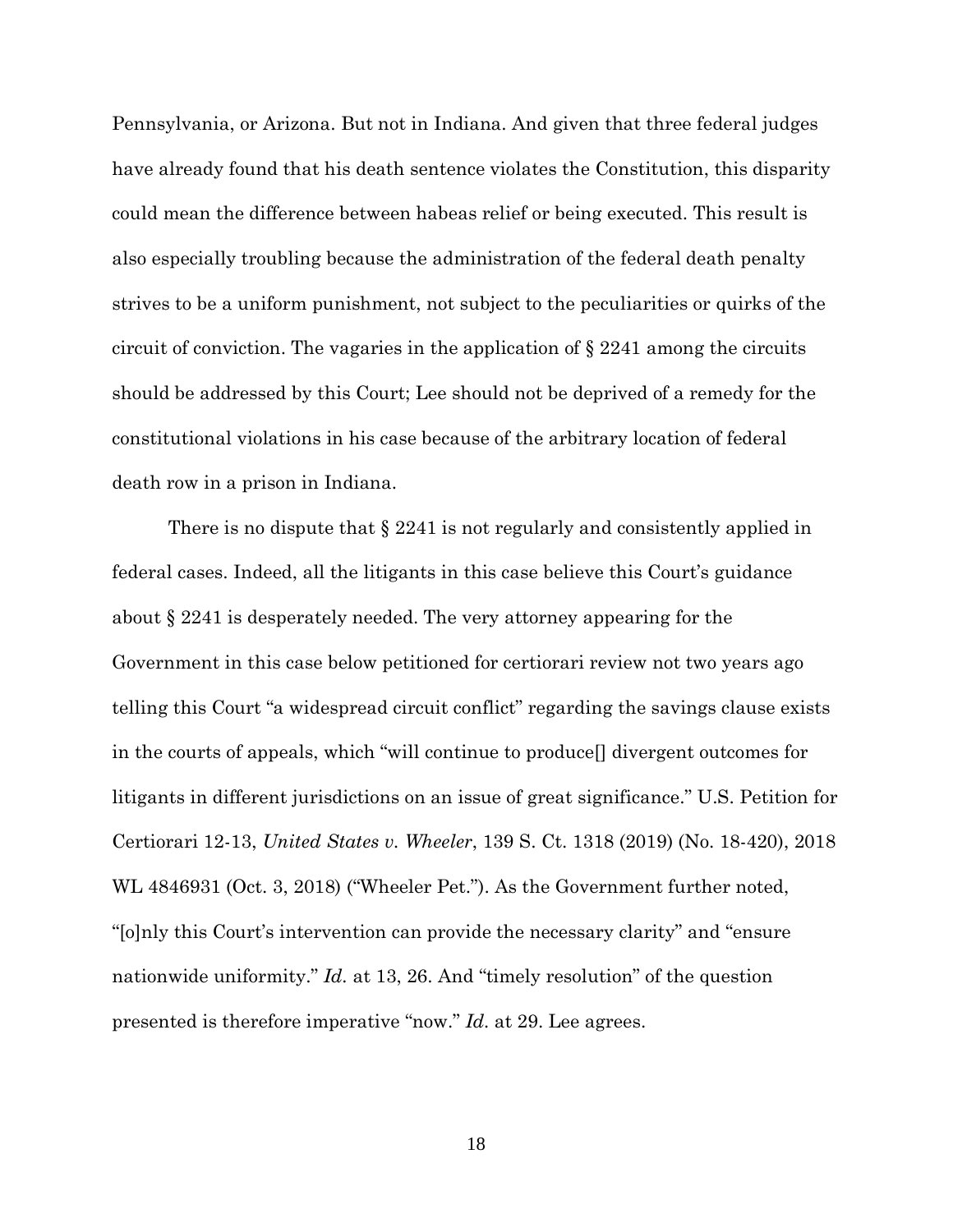The Government's briefing and argument in *Lee* and *Purkey* in the Seventh Circuit also serve to highlight the need for this Court's review. In Lee's case, despite prevailing in the district court, the Government disavowed the circuit law governing § 2241 and expressly argued that a circuit conflict exists between the Seventh, Tenth and Eleventh Circuits. Seventh Circuit Govt Brief at n.3 ("The Government believes this Court's cases applying the saving clause—including *Davenport*, *Garza*, and *Webster*—are incorrectly decided.").

The Government's argument in Lee's case below is also inconsistent with its own position during the *Purkey* oral argument presented only one week ago. There the government recognized Rule  $60(b)$  as an integral part of initial  $\S 2255$ proceedings that must be available to correct an improper foreclosure of review such as occurred in Lee's case. In fact, the Government faulted Purkey for proceeding directly to § 2241 and explained that 60(b) is the proper avenue for relief:

THE COURT: So death is the response? So you put somebody to death because they had a bad lawyer who didn't raise a meritorious claim? That is pretty harsh it seems to me.

GOVERNMENT: Well, I do think there are other equitable remedies and I think if you are really talking about there being some procedural bar, *something about counsel performance created a procedural bar to hearing the claim*, then I think 60(b) is the avenue.

Oral Arg. Available at [http://media.ca7.uscourts.gov/sound/external/mn.19-3318.19-](http://media.ca7.uscourts.gov/sound/external/mn.19-3318.19-3318_06_16_2020.mp3)

[3318\\_06\\_16\\_2020.mp3](http://media.ca7.uscourts.gov/sound/external/mn.19-3318.19-3318_06_16_2020.mp3) (last visited July 6, 2020) (emphasis added).

Lee had done exactly what the Government demanded of Purkey. Yet when in his case Rule 60(b) was deemed a categorically unavailable avenue for federal prisoners to remedy the ineffectiveness of their habeas counsel, the Government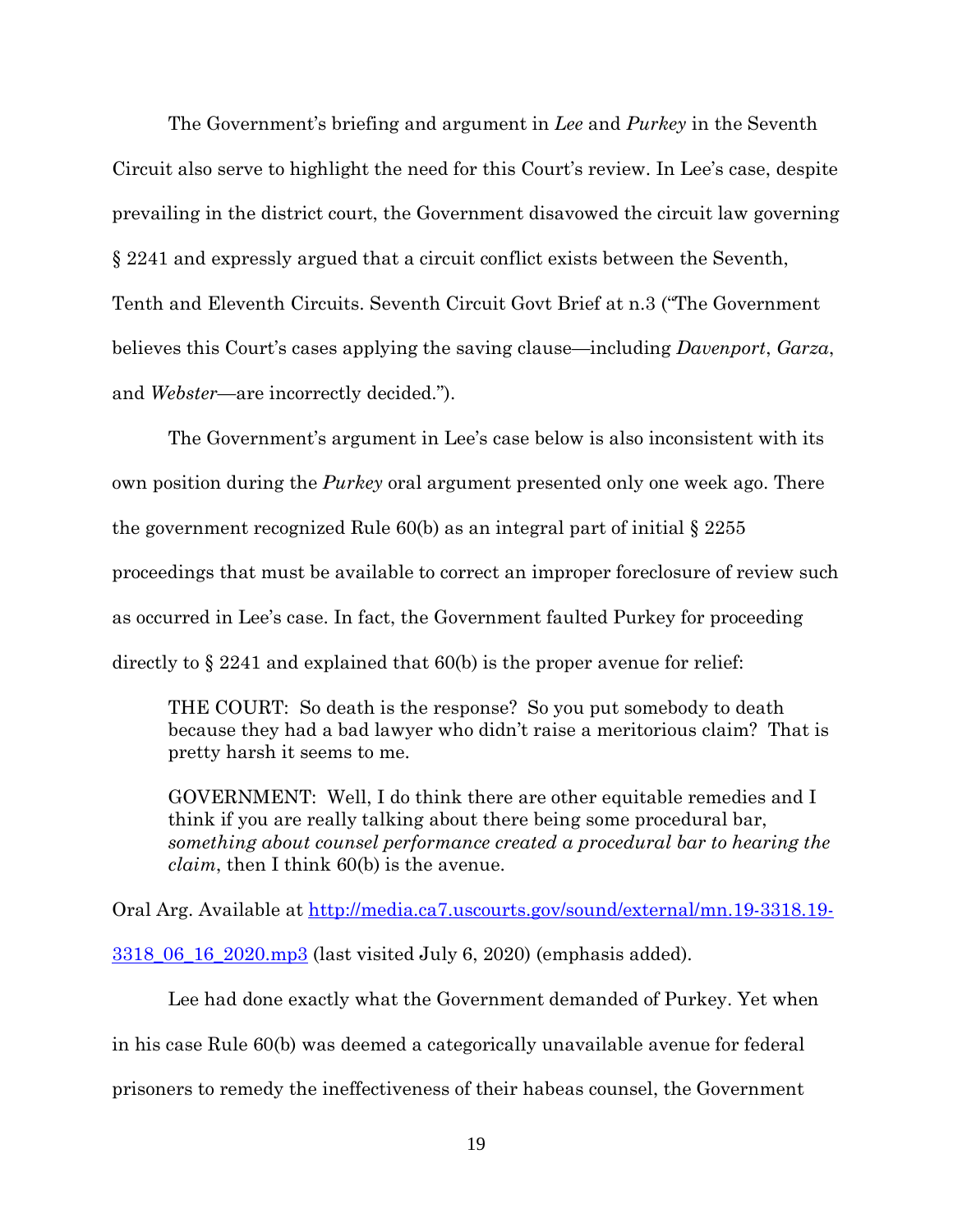argued below that it was not an available equitable remedy in § 2255. This Court should grant certiorari review to provide much needed guidance to the lower courts about the scope of § 2241 review.

## **II. THIS COURT SHOULD GRANT CERTIORARI TO REVIEW THE SEVENTH CIRCUIT'S HOLDING ALLOWING LEE'S EXECUTION DESPITE A CLEARLY UNCONSTITUTIONAL DEATH SENTENCE AND THE ABSENCE OF ANY MECHANISM TO REVIEW THE LEGAL ERROR.**

Denying federal prisoners the right to pursue unquestionably meritorious challenges to their detention directly undermines the fairness and integrity of the judicial system. *See, e.g., Rosales-Mireles v. United States*, 138 S. Ct. 1897, 1908 (2018) ("[W]hat reasonable citizen wouldn't bear a rightly diminished view of the judicial process and its integrity if courts refused to correct obvious errors of their own devise that threaten to require individuals to linger longer in federal prison than the law demands?") (citation omitted).

Doing so by impeding access to corrective measures in initial § 2255 proceedings threatens the core of habeas review. Lack of meaningful review of this sort is a hollow promise. *See Boumediene v Bush,* 553 U.S. 723, 785 (2008) ("Habeas corpus is a collateral process that exists, in Justice Holmes' words, to 'cut through all forms and go to the very tissue of the structure. It comes in from the outside, not in subordination to the proceedings, and although every form may have been preserved opens the inquiry whether they have been more than an empty shell.'") (quoting *Frank v. Mangum,* 237 U.S. 309, 346 (1915) (Holmes, J., dissenting) (alterations omitted)).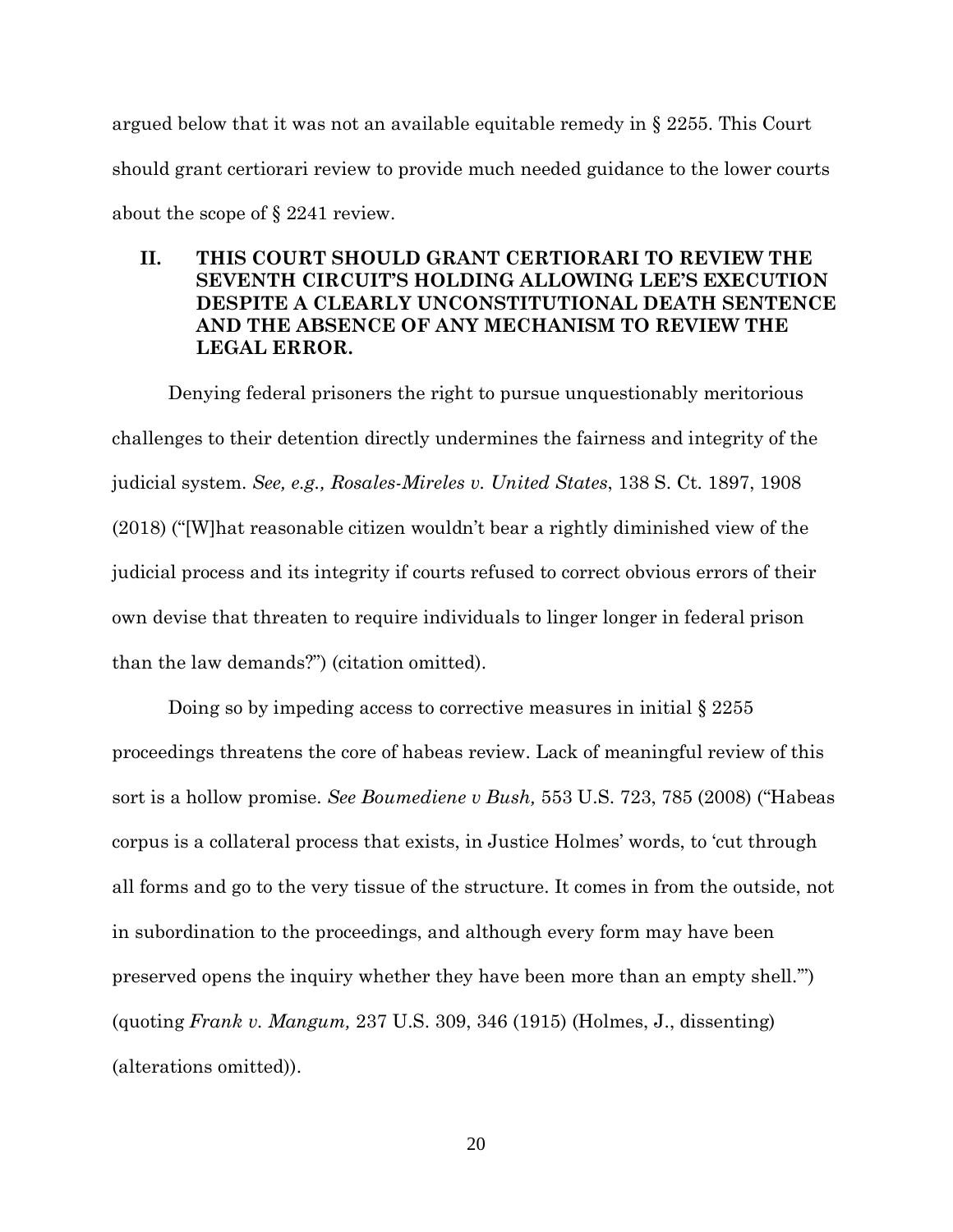This is especially true where, as here, the right at issue is that of the effective assistance of counsel at trial, "a bedrock principle in our justice system." *Martinez,*  566 U.S. at 12. Section 2255 proceedings are the initial (and only) post-conviction review for federal death row inmates and thus, like state habeas, they are "in many ways the equivalent of a prisoner's direct appeal as to the ineffective-assistance claim." *Id.* at 11. A defendant's "inability to present a claim of trial error is of particular concern," *id.* at 12, because it could deprive him of any review of his claim that he was denied the core constitutional right from which all other guarantees of a fair trial emanate. Thus, it is of extraordinary public importance that the initialreview collateral proceeding "afford[ ] meaningful review of a claim of ineffective assistance of trial counsel." *Trevino v. Thaler*, 569 U.S. 413, 425 (2013).

By denying Lee access to § 2241 in this case the Seventh Circuit failed to recognize how his § 2255 proceedings deprived him of the ability to challenge the legality of his detention. Citing to the *Purkey* decision and asserting that it was indistinguishable from Lee's case, A7-A8, the lower court ignored the fact that his § 2241 argument addressed the failure, not of counsel, but of the structure of the  $\S$ 2255 proceeding itself. Habeas counsel's failure was, of course, a part of this story, but unlike *Purkey*, it was not the *basis* for proceeding in § 2241. Had § 2255 been fully operational in his case, Lee would have had an avenue for redress of deficiencies in his habeas. But it was not. The Eighth Circuit did not reject his Rule 60(b) based on review of his facts; instead it deprived him of a corrective process in § 2255 by the blanket application of a categorical structural block.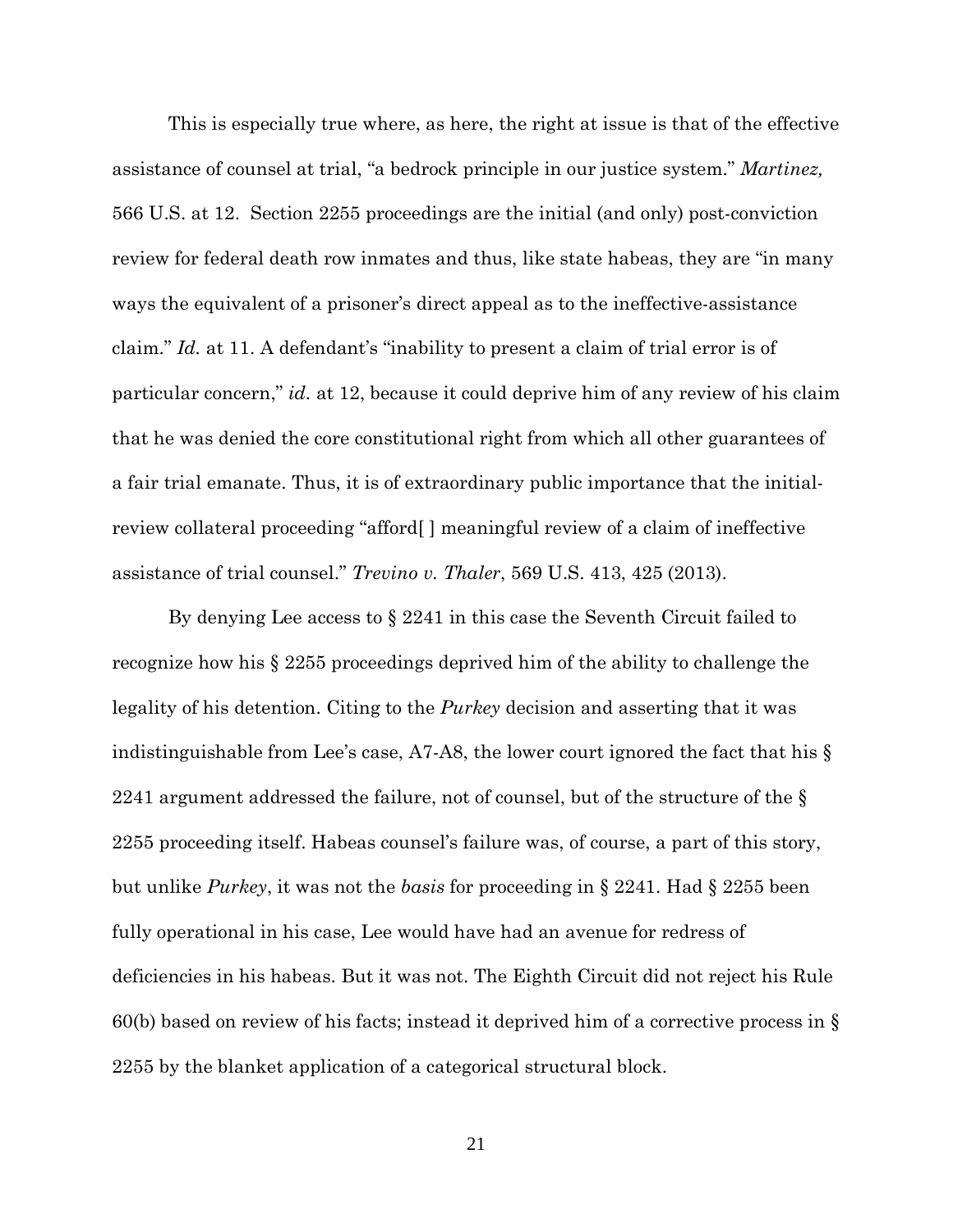In this way, the Seventh Circuit's interpretation of the savings clause

violates the fundamental purposes of habeas corpus. As the Government itself

previously informed this Court, § 2255(e)

readily encompasses more than a mere procedural opportunity to raise a claim. The habeas savings clause applies when Section 2255 is 'inadequate or ineffective to test the legality of [the prisoner's] detention, and those words embrace '[t]he essential function of habeas corpus,' which 'is to give a prisoner a reasonable opportunity to obtain a reliable judicial determination of the fundamental legality of his conviction and sentence.'… A defendant whose claim is foreclosed by controlling circuit law cannot readily 'test' his claim" because "[t]he district and circuit courts are bound by the precedent, and only rare and discretionary action by the en banc court or the Supreme Court can alter the law."

U.S. Reh'g Supp. Br. 11, *United States v. Surratt*, No. 14- 6851 at 29-30 (4th Cir.

Feb. 2, 2016) (citations omitted).

Despite multiple federal judges noting his entitlement to relief, actual merits review has eluded Lee because of a structural barrier in his § 2255 proceedings. Unless this Court intervenes, he will be executed notwithstanding the repeatedly recognized unconstitutionality of his death sentence.

### **III. THIS COURT SHOULD GRANT CERTIORARI TO REVIEW WHETHER THE SEVENTH CIRCUIT WAS CORRECT TO APPLY A "DUE DILIGENCE" TEST TO LEE'S** *BRADY* **CLAIM, A QUESTION WHICH HAS DIVIDED THE CIRCUITS.**

The Seventh Circuit held that Lee's due process claims were foreclosed because information was available in a "publicly available court record" and "thus was available with reasonable diligence." A8. But the mere fact that a fee application—a document not ordinarily presumed to be part of the record of a criminal conviction and sentence—existed in a state courthouse did not establish prior counsel's lack of diligence. *See Williams v. Taylor*, 529 U.S. 420, 443 (2000).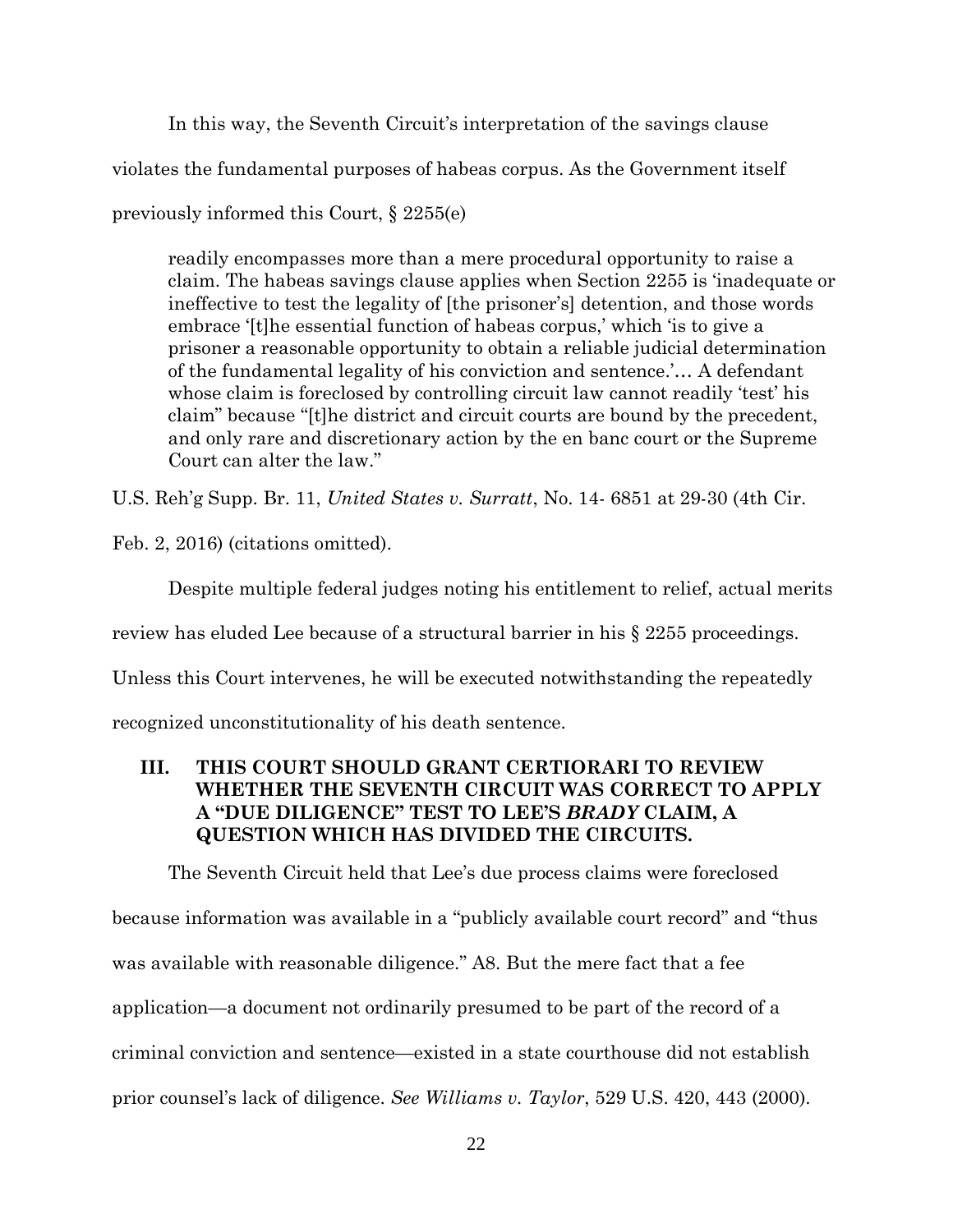And, more importantly, although requiring a "due diligence" test for a *Brady* claim stands in contravention to this Court's precedent, there is a deep circuit split on this issue. The Court should grant review to resolve that conflict and make clear that such a requirement is "not tenable" as a matter of due process. *Banks v. Dretke*, 540 U.S. 668, 695 (2004).

#### **A. A defendant may rely on the Government's assurance that exculpatory material has been disclosed.**

In *Banks*, this Court flatly rejected the notion that the "prosecutor may hide, defendant must seek." 540 U.S. at 695. Instead, the defense is entitled to presume that "public officials have properly discharged their official duties" when the Government "represents that all such material has been disclosed." *Id*. at 695-6.

Lee requested *Brady* material prior to trial and renewed that request in his initial § 2255 proceeding. Accordingly, he was entitled to rely on the Government's representations that it had complied with its constitutional obligation. *See Strickler v. Greene*, 527 U.S. 263, 284 (1999) (trial and post-conviction counsel may rely on representations of compliance made at trial); *Banks*, 540 U.S. at 693–94 (postconviction litigant "cannot be faulted" for relying on representations that all *Brady* disclosures were made). Despite these assurances from the Government, however, the Seventh Circuit laid the blame at Lee's feet and rejected his claim based on a lack of due diligence. This ruling reflects the marked split among the circuit courts of appeals.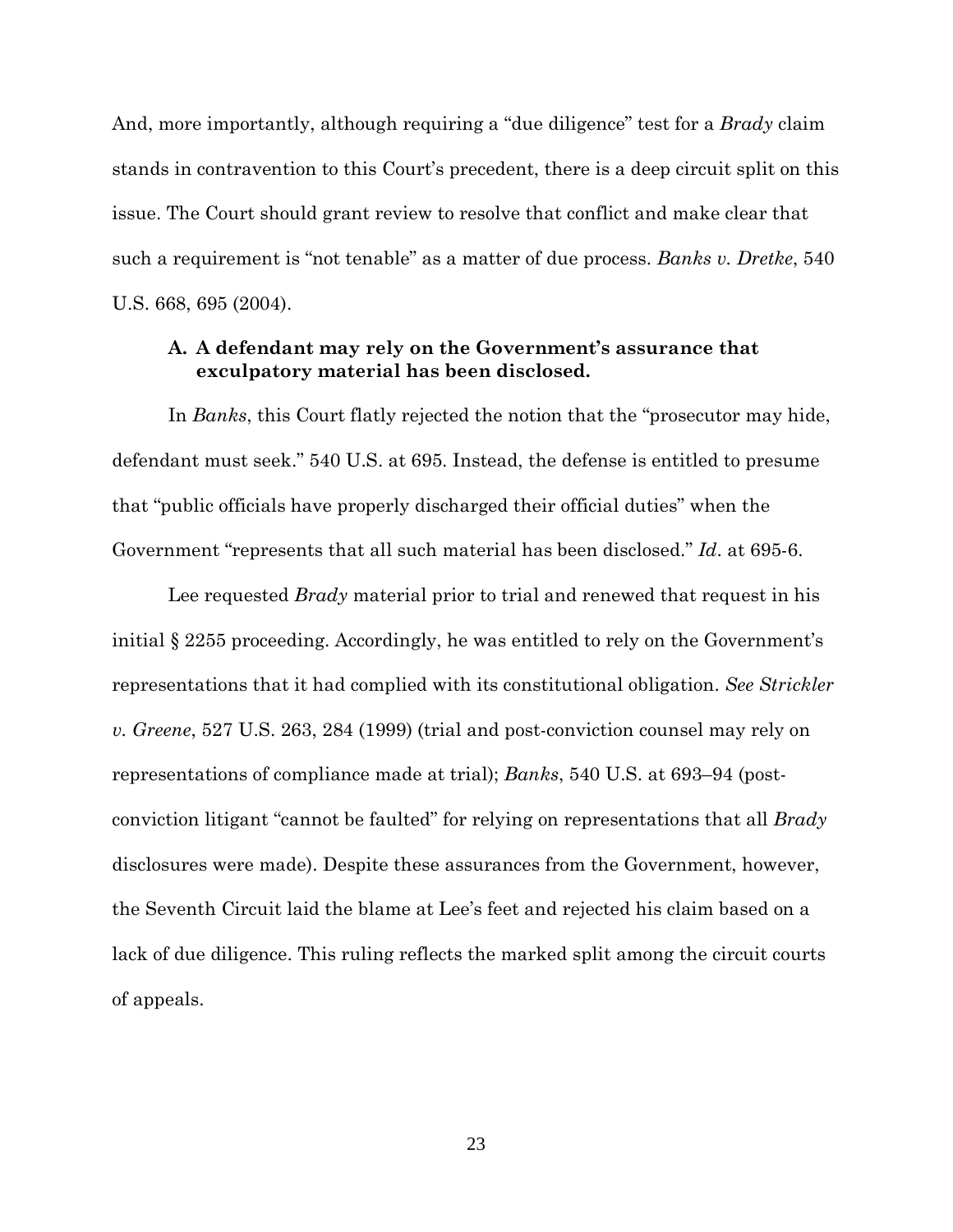#### **B. The courts of appeals are divided on whether** *Brady* **claims may be rejected for failure to exercise due diligence.**

There has been a long-standing and widely acknowledged Circuit split on this issue, even after *Banks*: "The Supreme Court has not explicitly addressed and state and federal courts are split on this 'due diligence' question." *Biles v. United States*, 101 A.3d 1012, 1023 n.10 (D.C. 2014).

#### *1. Seven circuits follow* **Banks** *in rejecting a due diligence rule for*  **Brady** *violations.*

Following *Banks*, the Sixth Circuit overruled its former endorsement of the due diligence rule, and interpreted *Banks* as a "rebuke[] … for relying on such a due diligence requirement to undermine the *Brady* rule." *United States v. Tavera*, 719 F.3d 705, 711 (6th Cir. 2013). It added that *Banks* "should have ended [the lower courts'] practice" of diluting the *Brady* rule by "favoring the prosecution with a broad defendant-due-diligence rule." *Id*. at 712.

The Second, Third, Eighth, Ninth, Tenth, and D.C. Circuits concur. *See Lewis v. Conn. Comm'r of Corr.*, 790 F.3d 109, 12-22 (2d Cir. 2015) ("an affirmative 'due diligence' requirement" "plainly violated clearly established federal law under *Brady* and its progeny."); *Dennis v. Sec'y, Pa. Dep't of Corr.*, 834 F.3d 263, 290 (3d Cir. 2016) (*en banc*) ("defense counsel is entitled to presume that prosecutors have discharged their official duties" and that "the duty to disclose under *Brady* is absolute—it does not depend on defense counsel's actions."); *Jimerson v. Payne*, 957 F.3d 916, 927 (8th Cir. 2020) ("Due diligence does not require defense counsel to … discover potentially favorable evidence … particularly when defense counsel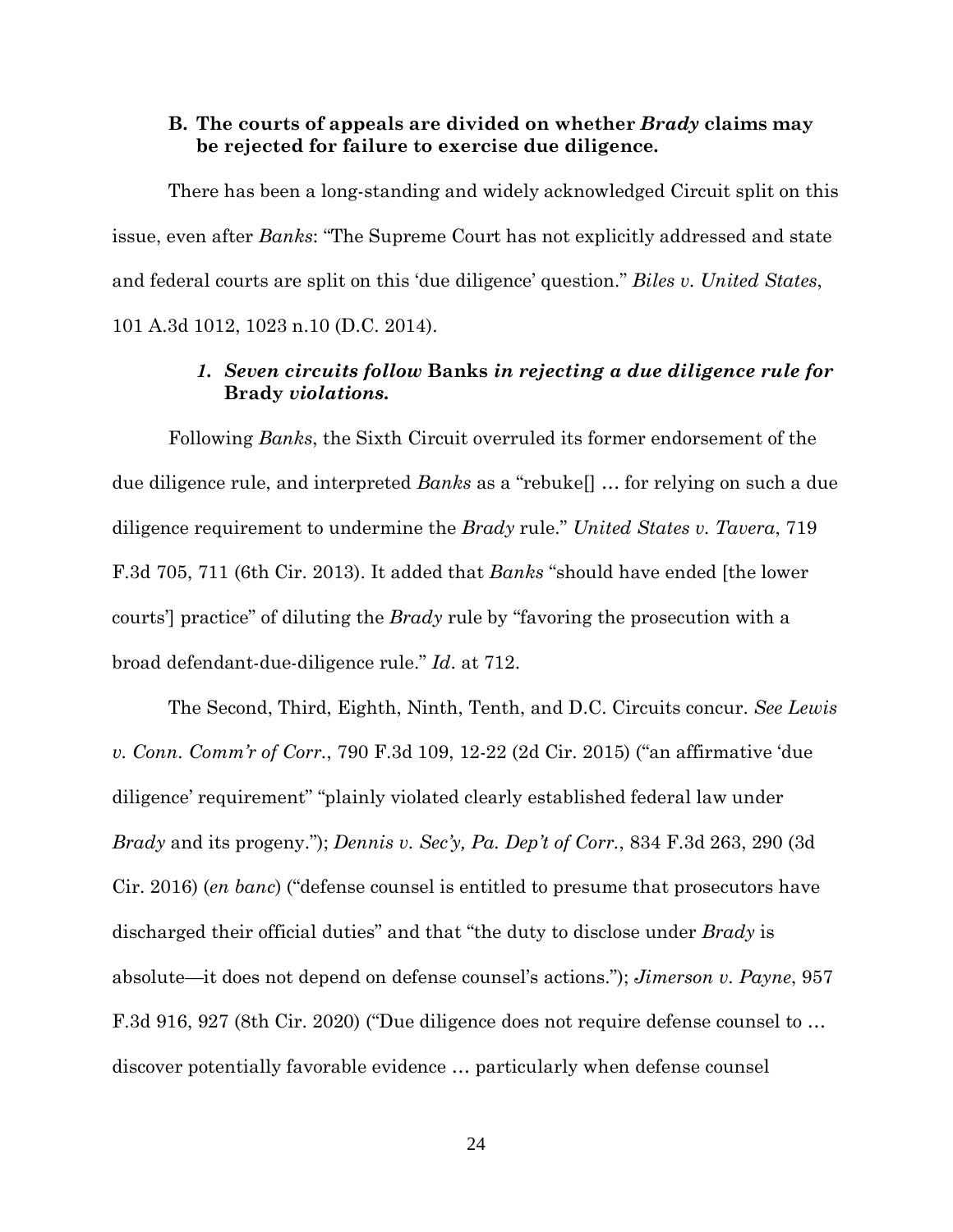specifically requested disclosure of the evidence now at issue."); *Amado v. Gonzalez*, 758 F.3d 1119, 1136 (9th Cir. 2014) (defendant entitled to "rely on the prosecutor's obligation to produce that which *Brady* and *Giglio* require him to produce," whether or not defense "counsel could have found the information himself."); *United States v. Quintanilla*, 193 F.3d 1139, 1149 (10th Cir. 1999) ("whether a defendant knew or should have known of the existence of exculpatory evidence is irrelevant to the prosecution's obligation to disclose the information"); *United States v. Nelson*, 979 F. Supp. 2d 123, 133 (D.D.C. 2013) ("*Brady* does not excuse the government's disclosure obligation where reasonable investigation and due diligence by the defense could also lead to discovering exculpatory evidence.")

## *2. Five courts of appeals recognize a due diligence exception to*  **Brady***'s disclosure obligations.*

In contrast, the First, Fourth, Fifth, Seventh, and Eleventh Circuits will not recognize a *Brady* violation when the defendant could have discovered the withheld information through the exercise of due diligence, even after this Court's decision in *Banks*. *See United States v. Cruz-Feliciano*, 786 F.3d 78, 87 (1st Cir. 2015) ("evidence is not suppressed … if the defendant either knew, or should have known, of the essential facts permitting him to take advantage of [it]."); *United States v. Catone*, 769 F.3d 866, 872 (4th Cir. 2014) (defendant must demonstrate evidence did not "lie[] in a source where a reasonable defendant would have looked"); *United States v. Bernard*, 762 F.3d 467, 480 (5th Cir. 2014) (*Brady* claim must fail "if the suppressed evidence was discoverable through reasonable due diligence."); *Petty v. City of Chicago*, 754 F.3d 416, 423 (7th Cir. 2014) (no *Brady* violation unless "the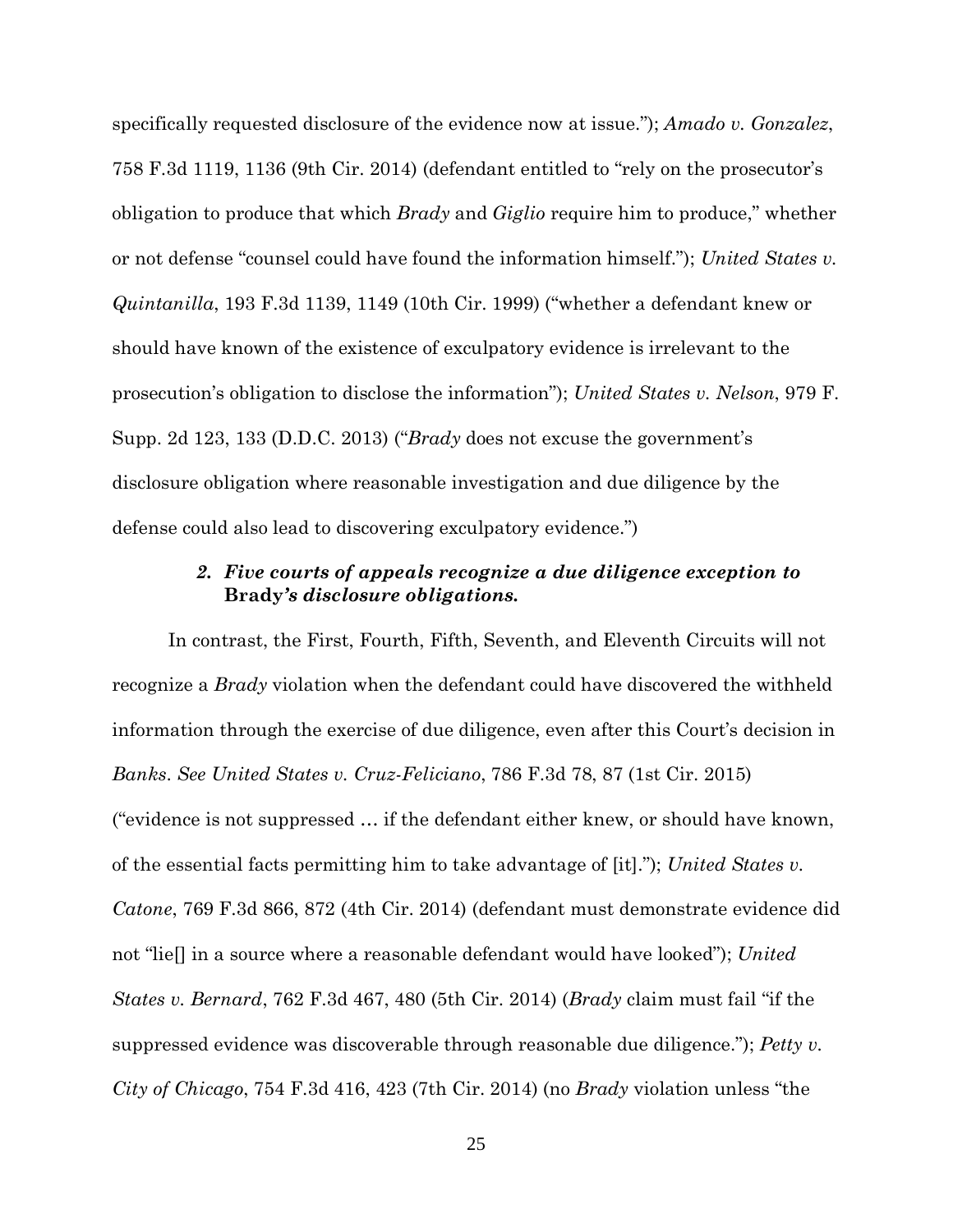evidence was not otherwise available to a defendant through the exercise of reasonable diligence"); *LeCroy v. Sec'y, Fla. Dep't of Corr.*, 421 F.3d 1237, 1268 (11th Cir. 2005) (no *Brady* violation unless "the defendant did not possess the evidence and could not have obtained it with reasonable diligence").

#### **C. The due diligence question is a recurring and significant one that warrants the Court's attention.**

This conflict is acute, and it is notable for its persistence and importance. *Brady* violations inflict untold damage on the integrity of the criminal justice system. The premise of our system is that "the prosecutor as the representative … of a sovereignty … whose interest … in a criminal prosecution is not that it shall win a case, but that justice shall be done." *Kyles v. Whitley,* 514 U.S. 419, 439 (1995) (citations omitted). *Brady* violations erode the public's trust in the rule of law. And Lee's case is a prime example of how burden-shifting of this sort can result in the upholding of an unconstitutional death sentence. This Court should grant review.

#### **CONCLUSION**

This Court should review the Seventh Circuit's judgment affirming the denial of Lee's § 2241 petition, grant certiorari and summarily reverse the decision below, or grant such other relief as justice requires.